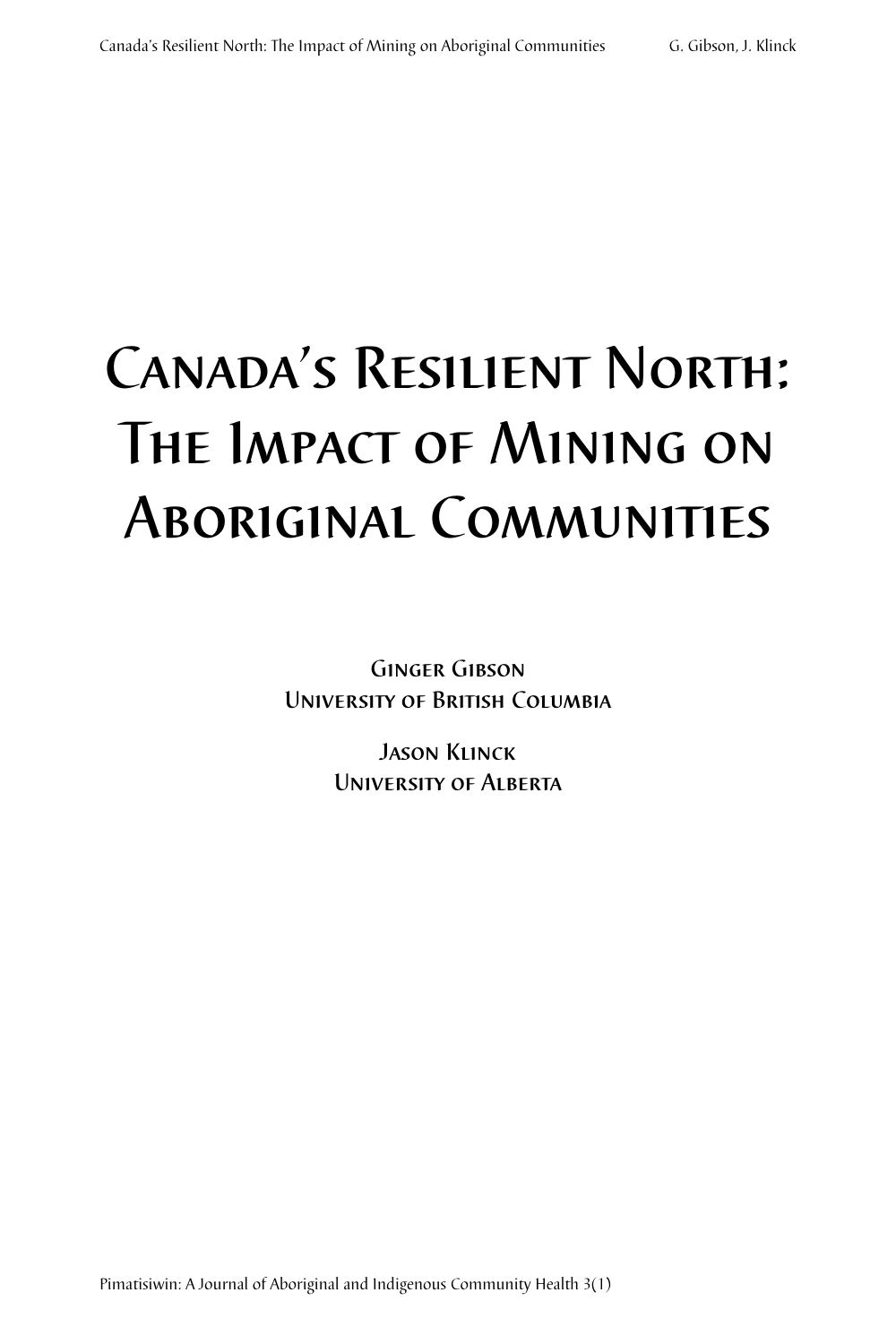# **ABSTRACT**

For decades, the mining sector has been a central economic driver in the Canadian North, and the discovery of large diamond deposits in the Northwest Territories has intensified the speed and scale of development. In the wake of rapid expansion, researchers and communities have scrambled to understand how individuals, families, culture, environment, livelihood, and health might be affected by this industrial environment. There is a need to understand the factors that contribute to positive and negative effects on individuals, families, and communities.

This paper reviews some of the effects that mining industries can have on well-being at the individual, family, and community levels in the Northwest Territories, Canada's fastest growing economy. It does not cover the universe of impacts, but drills into a few effects in an effort to understand and build up a model of resilience, which helps to explain how impacts are distributed, experienced, and mediated. Resilience — the quality that helps communities respond to change and moderate impact — is an under-researched area of impact assessment. After describing the industry, we consider the question: what factors affect whether an individual or community experiences the impact from a mine? We call these "equity factors" and suggest they influence how an impact is distributed across a population.

# Understanding the Industry: Mining Characteristics

Northwest Territories properties are affected by mining through the lifecycle of a mineral or metal, from the moment of exploration through to closure and remediation. Mining is a large and diverse occupational sector that varies greatly depending upon such factors as ore body characteristics, mine type, and mine life span, among others. There are more than eight projects at the exploration stage, two operating diamond mines (and a new De Beers mine pending), three or more abandoned mines, and more than ten mines under remediation. A number of common characteristics can be observed about large-scale operating mines in northern Canada.

## High Wages

Mining is the highest resource sector wage occupation in Canada. In a 2000 census by Statistics Canada, the average weekly earnings of employees in the mining sector were \$1,130.50, compared to an average of \$626.45 within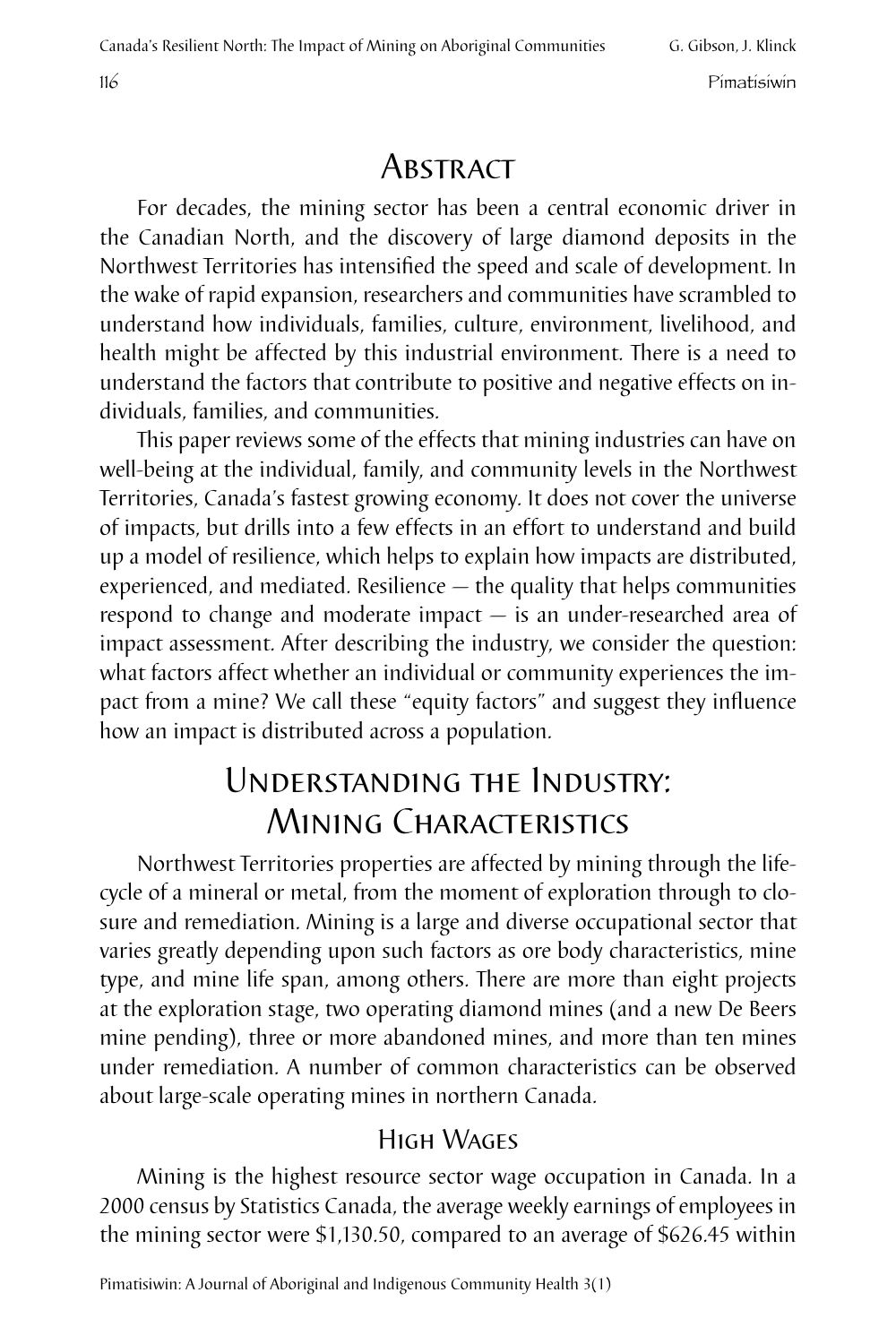Canada's Resilient North: The Impact of Mining on Aboriginal Communities G. Gibson, J. Klinck

Canada's Resilient North 117

all other industries. Employees working specifically in metal mines did even better, taking home weekly incomes of \$1,196.15 (Statistics Canada, 2000).

Since mineral deposits are often located away from urban centres, many mine employees reside (at least part-time) in remote, northern locations, creating pockets of wealth in unlikely places. Polaris, the most northern Canadian community built around a lead/zinc mine, was the richest neighbourhood in Canada in 1992, with a population of 200 people having a median income of \$92,800 (Anonymous, 1994).

Currently there are many northern and northern Aboriginal people hired at the operating mines, as agreed to in private participation, impact, and benefit agreements signed between impacted communities and mines. For example, in 2003, Diavik Diamond Mines employed 221 Aboriginal employees of a total of 611 (Diavik Diamond Mines, 2003). With a goal of 40% northern Aboriginal hires, this number falls 4% short. BHP Billiton makes similar commitments for its Ekati mine.

#### $CYC11CA1$

A second characteristic of mining is its rotational nature. For mine employees, since work-sites are often located away from home, two weeks ontwo weeks off schedules are common and day shifts last twelve hours. Miners cycle between periods of complete immersion in work and total lack of it. However, unlike other extractive industries such as forestry, mining is not seasonally constrained by weather conditions, so work is more-or-less constant throughout the year. Both mine workers and the surrounding community are subject to "the mining cycle." The mining cycle is characterized by the activities of exploration, construction, operation (mineral extraction and refinement), mine closure, and reclamation. For miners, this can mean periods of unemployment are common between jobs.

## High Mobility

Mining is often characterized by transience, indicated by employee turnover, defined as "any employee movement that creates a vacancy on site" (Centre for Social Responsibility in Mining, 2003: 1). In an Australian study of fly-in fly-out (FIFO) operations (Centre for Social Responsibility in Mining, 2003), turnover rates for mining were highest among all professions, reaching up to 33% at some sites. The turnover rate for Nanisivik mine was calculated in 1979 to be 106% for northern males, and 63% for southern male staff (Hobart, 1979). Turnover has the effect of lowering production and employee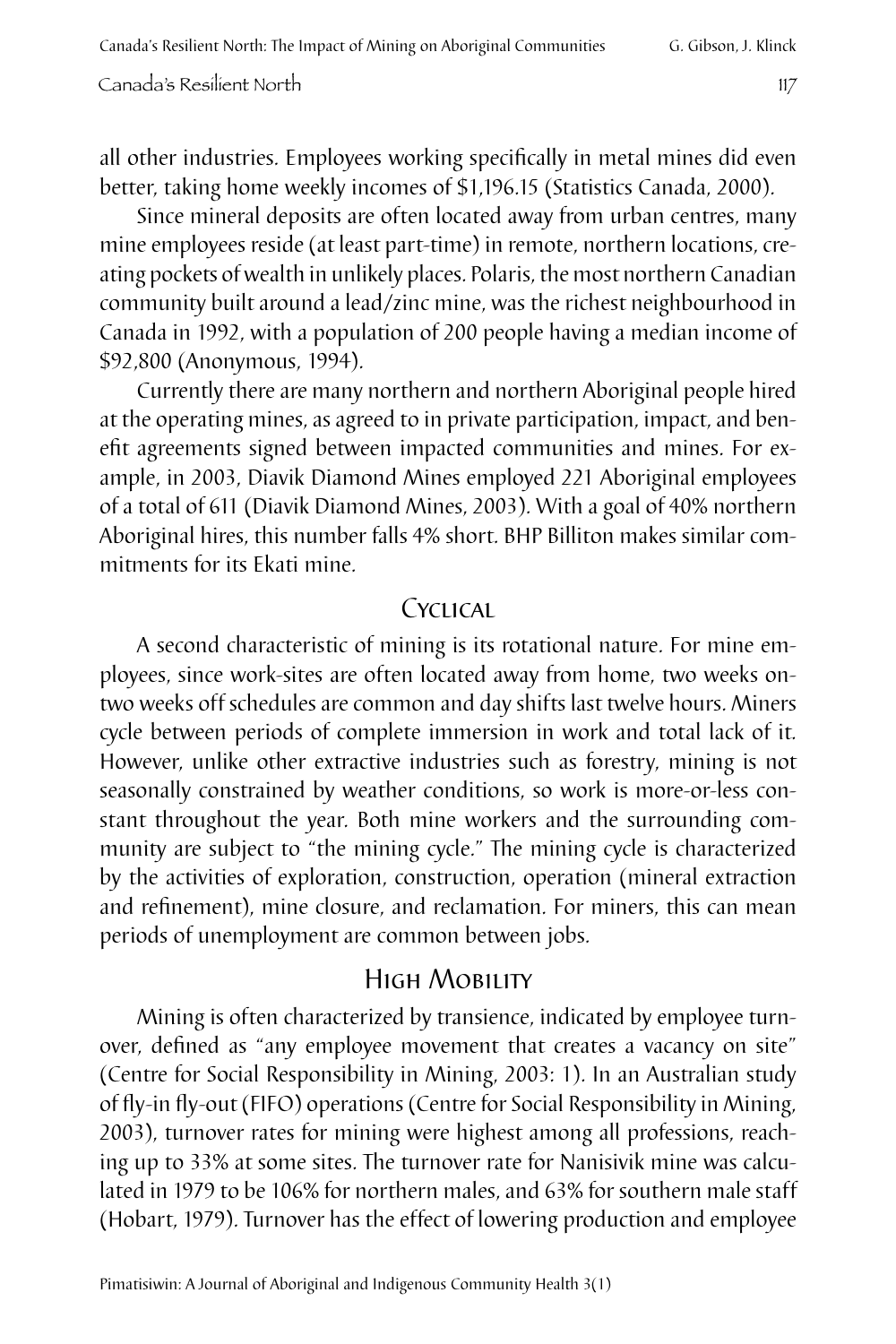morale, and increasing training costs and the risks associated with inexperience (Centre for Social Responsibility in Mining, 2003).

Other aspects of mobility include geographical and temporal transience. As workers near the closure stage of the mining cycle, they are forced to move to new mines still in operation. In doing so, mine workers commonly bring their families, thus establishing "mining communities," which themselves are consequently temporary. With their specialized skills, miners have become global nomads, with some families moving more than 21 times in 19 years (Rhodes, 2001).

#### **REMOTE**

Whereas the company town used to be created around an ore body, the Canadian government now encourages temporary, occupationally defined communities as the model for mine development, to discourage the phenomenon of ghost towns. Though transportation services such as plane and vehicle commuting have reduced the need to actually live beside the mine, *de facto* mining towns still exist at the departure points for fly-in-fly-out (FIFO) operations (Kuyek and Coumans, 2003). Thus, while modern mining "ghost towns" are not being created, transience is just as common.

## Risk of Injury and Exposure

Historically, the mining industry posed serious occupational health hazards. Since the turn of the century, several improvements in workplace safety have occurred through technological innovations, safe work practices, and policy regulations. These measures have resulted in a decrease in the annual fatality rate (deaths per 100,000 miners) from 329 (average rate from 1911-15) to 25 (1996-97) (Center for Disease Control and Prevention, 1999). Northern mines have capitalized on many of these developments and show strong track records in safety. Diavik Diamond Mines achieved "a new safety milestone of 1.9 million hours without a lost time injury, after 305 consecutive days without a lost time injury" (Diavik Diamond Mines, 2003: 25). The Lost Time Injury Frequency Rate measures the number of lost time injuries per 200,000 hours worked. Diavik has a goal of zero work-related injuries.

# Resilience

Resilience lies at the heart of whether an impact is felt or not, because it defines how an impact will be experienced and buffered. It is "the ability of groups or communities to cope with external stresses and disturbances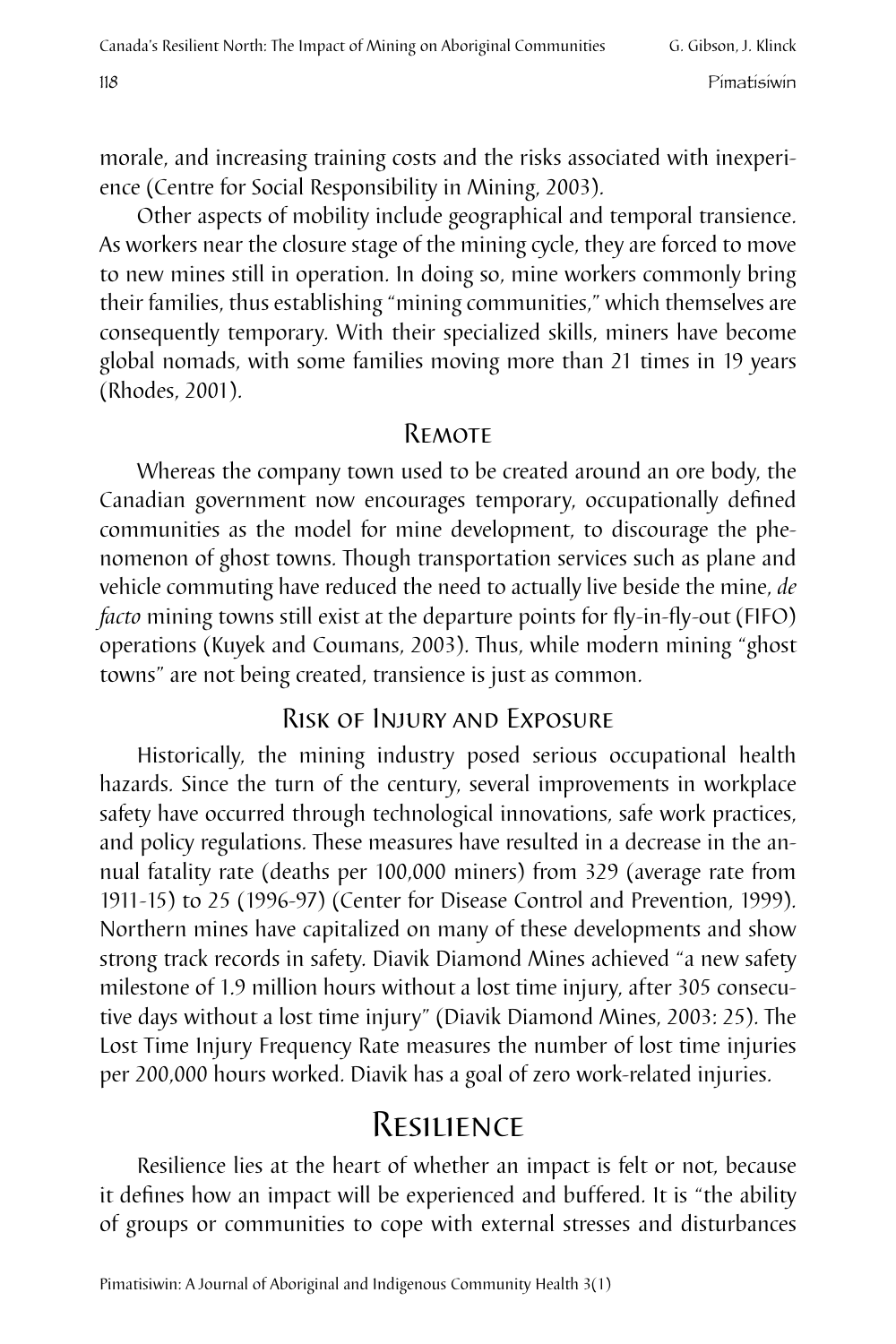as a result of social, political and environmental change" (Adger, 2000: 347). Components of resilience generally include:

- $\Box$  a response to change and shift to a new balance, sometimes to a previous state and sometimes seen to a new higher level of functioning (Kulig, 2004);
- $\Box$  a period of time from a disturbance to a recovery;
- q *characteristics, institutions* (Adger, 2000) or *norms and values* that buffer people from threat, including either an ability to adapt and learn (Bingeman et al., 2004), or *cultural aspects* such as solidarity, respect for elders (Clauss-Ehlers and Lopez, 2002).

Characteristics of either the individual or the group can protect people from the effects from mining. Individuals can shield themselves from stress-related mental health effects of shift work by spending time out on the land between shifts. Spouses can help workers by giving them time and space to adjust to home life at the end of their two-week rotation, or adapting through any one of the five patterns identified by Forsyth and Gramling (1987: see family effects). Or, community leaders may participate in public meetings and planning sessions to identify economic diversification strategies for post-mining.

INSTITUTIONS may hold the key to the expression of resilience. For example, new forms of management or laws may be developed to protect people. In the Mackenzie Valley, the 1998 Mackenzie Valley Resource Management Act has provided for an integrated system of land and water resource management. It has also provided the framework and impetus for the development of social and economic agreements, which require continual data monitoring, northern hiring, and northern subcontracting. These institutional requirements have served to protect the people of the Mackenzie Valley and to share benefits in the North, in a way that no other mine in the past did. Neither the Giant or the Con Mine had any quotas for Aboriginal hiring in the past, and most resource royalties went to the federal government.

Norms or values may buffer people from risk. The Mackenzie Valley now hosts a range of new institutions, including Land and Water Boards for each land claim settlement, and a relatively new Impact Review Board. The values that drive these boards are based on the principles of respect, collaboration, and a value for local input; they rely on the frameworks of common property management and adaptive learning. These institutions may therefore provide the basis for continual learning and adaptation to change.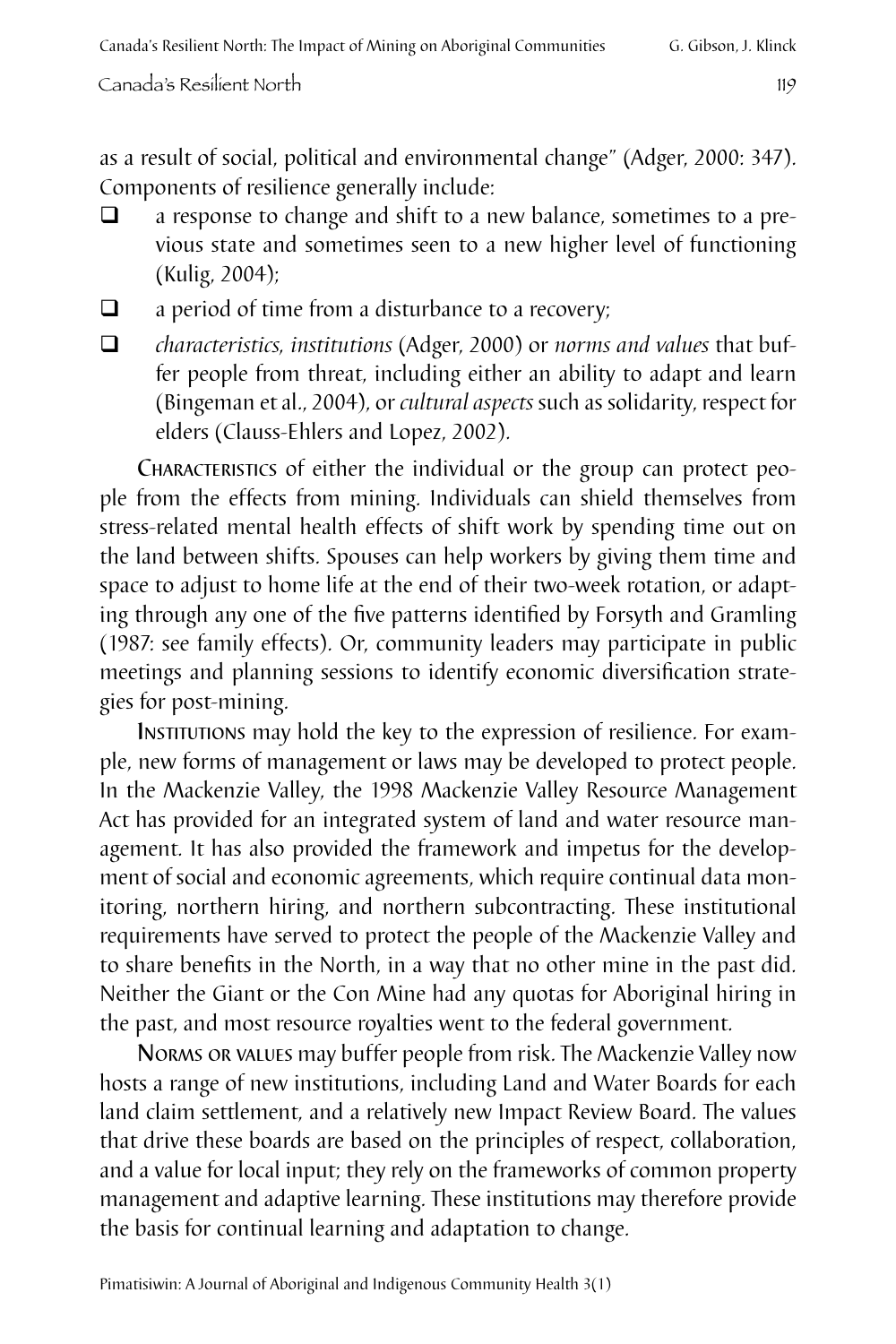Cultural aspects such as solidarity and respect for Elders have been identified as aspects of resilience (Clauss-Ehlers and Lopez, 2002). The preservation of tradition through values, language, and customs may influence well-being and protect individuals and communities from mining effects. Traditional healing may address physical, mental, emotional, and spiritual health, any of which may be threatened by direct and indirect mining effects. Further, skills gained through traditional lifestyles may be applicable to mining. For example, men spent long periods of time away from home to hunt, just as occurs in mining rotations.

All of these aspects of resilience can be informed through previous exposure to crises and changing times. Past experiences give communities a better understanding of what to expect in the future, and how to survive these challenges. Older members of a community, who have suffered the consequences of residential school, may be able to help the next generation to avoid experiences with colonial institutions. However, while the experience of colonialism increases resilience in some ways, its devastating effects also weaken resilience and capacity. In managing the environmental disaster at a Uranium Mine in Arizona, the Navajo residents' coping abilities were affected by the legacy of poverty, racism, and government betrayal (Markstrom and Charley, 2003).

Resilience is a complex factor that can be either enhanced or reduced (or both) in multiple ways. How impacts are distributed over a population is affected by equity factors. Table 1, on the next page, reviews the aspects that are generally measured when resilience is evaluated, whether it is observed through the economy, the population, citizen perceptions or governance. These do not relate directly to the characteristics of resilience identified above.

# Mining Impacts

The characteristics of the mining industry affect what kinds of impacts are felt in a region. Existing mining literature covers issues such as wages, spinoff spending in a region, infrastructure pressures, royalties and taxes, among others (Ballard and Banks, 2003; Freudenburg and Frickel, 1994; Herringshaw, 2004). This article explores a few less considered impacts in detail.

## Mental Stress

Long hours and roster patterns characteristic of shift work have been identified by workers as among the most stressful of all working conditions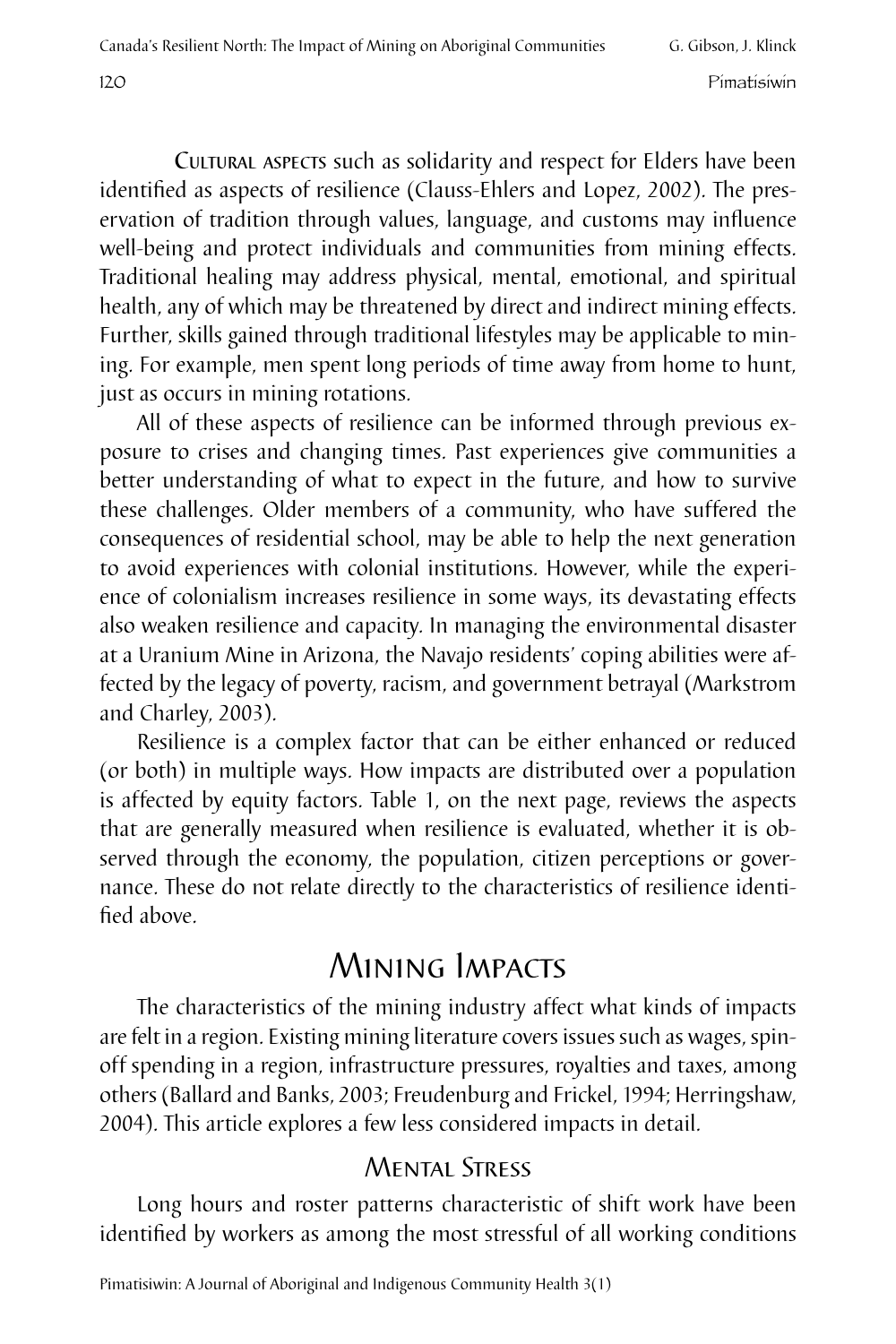#### **Table 1**

| Observing<br>Resilience | Author                                       | Variable                                                                                 | Relationship to EQUITY                                                                                                                                                                                                                                                                                                                            |  |
|-------------------------|----------------------------------------------|------------------------------------------------------------------------------------------|---------------------------------------------------------------------------------------------------------------------------------------------------------------------------------------------------------------------------------------------------------------------------------------------------------------------------------------------------|--|
|                         | Adger, 2000                                  | Variance in<br>income                                                                    | Wage labourers in mining in developed<br>countries tend to earn good incomes; the<br>question of who earns this new income and<br>how or if it trickles down to families is key.                                                                                                                                                                  |  |
| Economic                | Adger, 2000                                  | Employment<br>rates                                                                      | Resource dependent towns may experience<br>fluctuations in income due to dependence<br>on a single economy.                                                                                                                                                                                                                                       |  |
|                         | Kimhi and<br>Shamai, 2004                    | Community<br>finances                                                                    | Transparency about use of taxation and roy-<br>alties clarify how institutions buffer and<br>plan for the future.                                                                                                                                                                                                                                 |  |
|                         | Kimhi and<br>Shamai, 2004                    | Social security<br>of community                                                          | Ability to plan for future. Institutional<br>plans, such as diversification of the econo-<br>my, post-closure planning, will reveal ability<br>to buffer vulnerable through the lifecycle of<br>the mine.                                                                                                                                         |  |
|                         | Adger, 2000                                  | Crime rates                                                                              | Reveals the status of mental and physical<br>health of a community, and how social net-<br>works are managing potential violence.                                                                                                                                                                                                                 |  |
| Demographic             | Adger, 2000                                  | Migration<br>and mobility                                                                | Reveals structural change in a population<br>and gives clues about potential service and<br>institutional needs.                                                                                                                                                                                                                                  |  |
| Perceived<br>Resilience | Kimhi and<br>Shamai, 2004                    | Citizen<br>preferences<br>for staying or<br>relocating                                   | Subjective measures of how people feel<br>whether their community is responding<br>well to changes associated with mining<br>economy.                                                                                                                                                                                                             |  |
|                         | Kimhi and<br>Shamai,<br>2004; Kulig,<br>2000 | Social<br>relations in<br>community;<br>social capital;<br>stable local<br>organizations | Reveals whether ties in community are<br>strong; and tests for low or high social capi-<br>tal (implying weak linkages and low group<br>participation). Communities with high so-<br>cial capital may be more effective on citi-<br>zen advisory panels. Pockets of community<br>with low social capital, however, may be the<br>most vulnerable! |  |
| Governance              | Bingeman et<br>al 2004                       | Institutional<br>actions<br>(formal and<br>informal) to<br>buffer against<br>risk        | Reveals if norms and values (as informal in-<br>stitutions) are aiding vulnerable to protect<br>themselves from risks and if laws and regu-<br>lations (as formal institutions) are protect-<br>ing most vulnerable from risk.                                                                                                                    |  |
|                         | Kimhi and<br>Shamai, 2004                    | Trust in<br>community<br>leadership                                                      | Vulnerable trust leadership to represent<br>their interests and protect them through<br>the lifecycle of the mine $-$ may affect abil-<br>ity of vulnerable to work on community ad-<br>visory boards.                                                                                                                                            |  |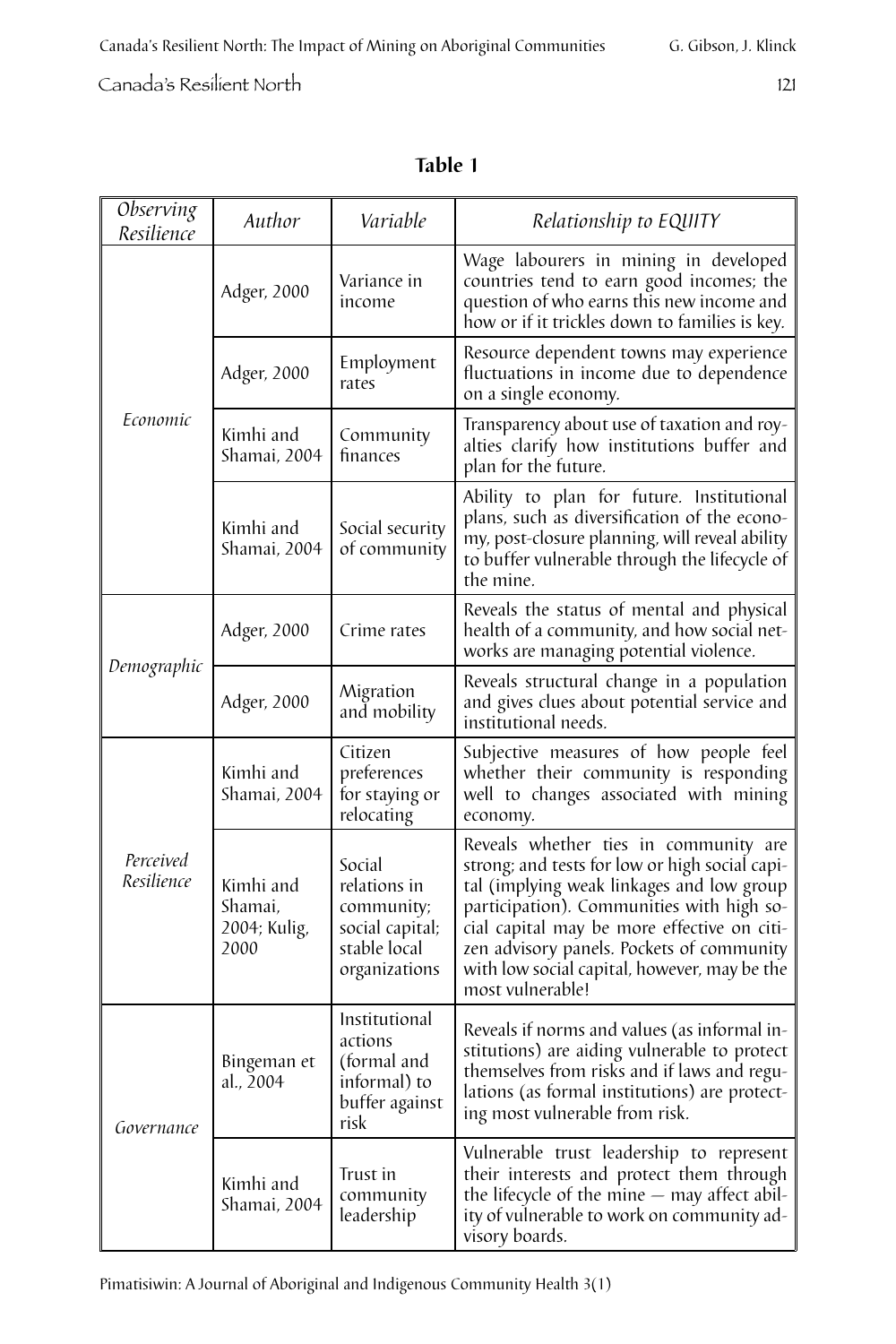(Australian Council of Trade Unions, 2003). Extreme fatigue, resulting from a lack of sleep and disruption of circadian rhythms, can have a wide range of effects, from general inattentiveness to major depression.

Mental stress and anxiety are also created by the nature of the work itself. Due to the high risks involved in the operation of heavy machinery, mine workers require intense concentration over long shifts, while often doing menial or repetitive tasks. Such stress can lead to burnout, leaving workers physically and mentally exhausted by the time their rotation is up (North Slave Metis Association, 2002). Mental anxiety and exhaustion may also pose a physical threat to miner health and safety. Goretskii et al. (1995) found that 50% of operators in their study showed a decrease in concentration by the end of their shift, and 70% suffered from compromised psycho-physiologic parameters. Such mental stress may make workers more prone to occupational accidents, or even off-site ones. Reports of road fatalities during long commutes may also be attributable to mental exhaustion and loss of concentration (Kuyek and Coumans, 2003).

Another mental health risk linked to mining is depression. Depressive disorders in mining may be triggered by a combination of factors including roster schedules, the repetitive nature and high concentration demands of the work, the after effects of job-related physical disabilities, or the closure of the mine and job loss. While, due to high wages, miners typically enjoy lower levels of under-employment during mine operation compared to other resource extraction industries (Slack and Jensen, 2004), they face a more serious threat of post mine lay-off. In Avery et al.'s (1998) study of mining and mental health, following a national pit closure, 52% of unemployed former miners faced psychological disorders. After the Elliot Lake mine closure, health centres began receiving an increased case-load of patients suffering from depression (Robinson and Wilkinson, 1998). Depression is especially dangerous because of its well established link to suicide, though as a group, miners do not suffer significantly higher rates of suicide (Ames, 1985).

#### Addictive Substances and High Risk Behaviour

Mining poses potential risks to the health of northern communities in terms of behavioural changes, as facilitated by increasing incomes. The most obvious of these is alcoholism or drug abuse, as noted in studies at Nanisivik and other northern Canadian sites (North Slave Metis Association, 2002; Brubacher and Associates, 2002). Communities in the North already face serious problems related to alcohol addiction. According to a social indicators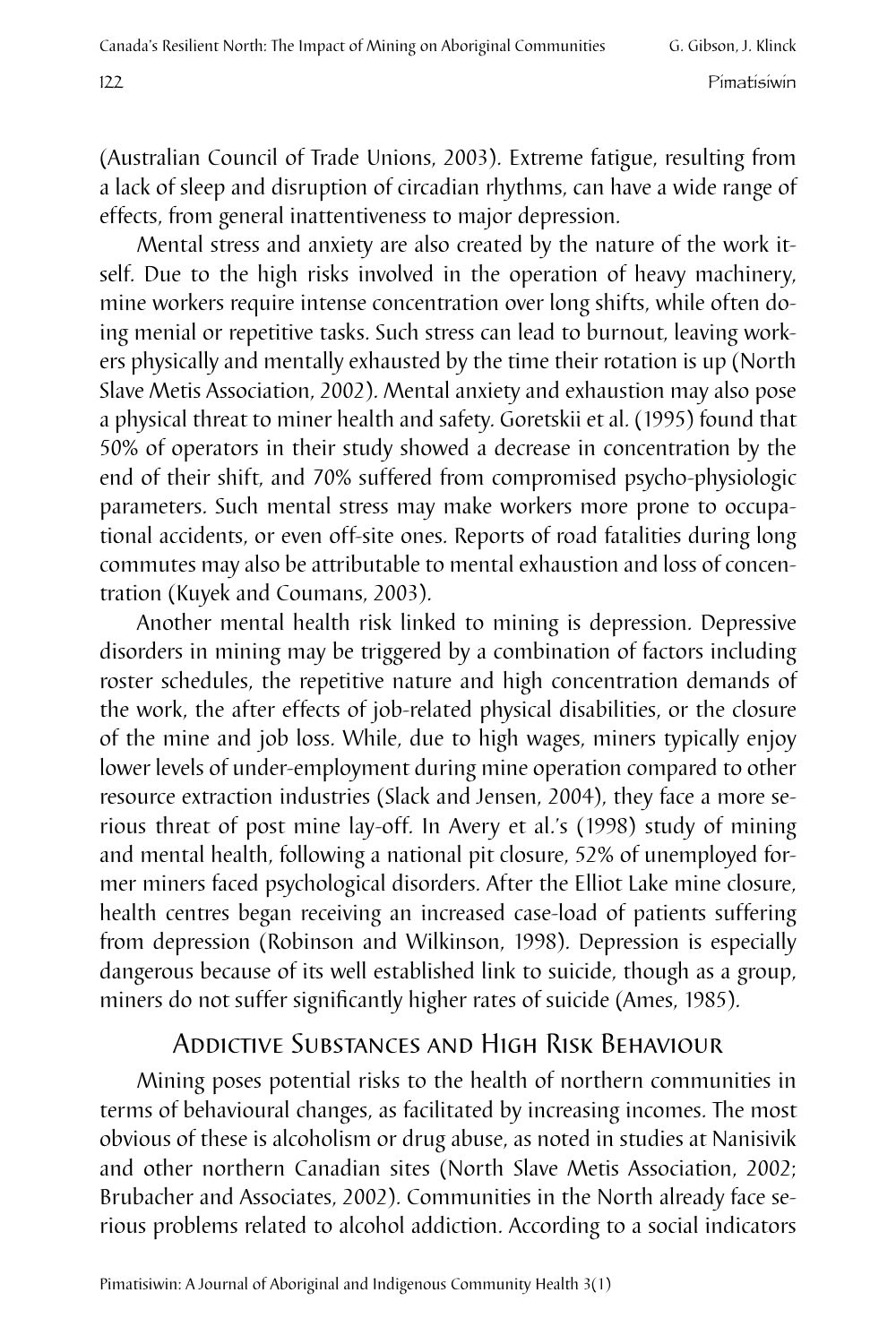report, the percentage of heavy drinkers (persons 12 years of age and over who consume at least five drinks per occasion more than once a month) in the Northwest Territories in 2001-2002 was over 40%, a rate more than twice that of the Canadian average (Government of the Northwest Territories, 2003). What remains in doubt, however, is whether statistics such as these are exaggerated, subdued, or unaffected by the presence of mining.

There is certainly evidence that mining may create substance abuse problems and/or exacerbate pre-existing addictions. As disposable income increases, mine workers may purchase alcohol for themselves and others. When combined with a lack of both financial experience and the responsibility to support family, as is common for young, male workers, binge drinking can become a main channel for newly acquired earnings (North Slave Metis Association. 2002).

The other path to increased substance abuse, while sometimes synchronous with increased disposable income, is for coping. Due to the increased stresses resulting from mining work conditions (advancement, job insecurity, money management, racism, etc.) and indirect family conflicts (see below), addictive substances may serve as a source of escapism. Drinking has been identified as a coping mechanism to deal with job loss (Gallo et al., 2001), depression (Holahan et al., 2003) family stress — regardless of culture (Orford et al., 2001), and racial discrimination (Martin et al., 2003), but mining studies have not focused on this.

Social and health effects follow heavy alcohol use. While the direct physical health consequences are well known, such as cirrhosis of the liver, brain damage, and fetal alcohol syndrome, indirect effects may be equally damaging. In terms of employment, alcohol has caused miners to miss work (which can lead to dismissal), and created occupational risks, when working while under the influence. While both the diamond mines in the North are dry sites, drugs have made it on site. Diavik Mines has a no-fault treatment policy to help workers kick habits, and they are only tested if they are involved in an incident. A large percentage of crimes, including convictions, assaults, and bankruptcy are related to alcohol. The RCMP estimates that 80% of crime is directly or indirectly related to alcohol or drug abuse (Government of the Northwest Territories, 2002).

Within the family, drinking has created "disrespect for the institution of marriage" (Brubacher and Associates, 2002), and divorces and infidelity have increased correspondingly. Parents suffering from addictions often neglect child-care responsibilities, causing children to have poorer hygiene, show up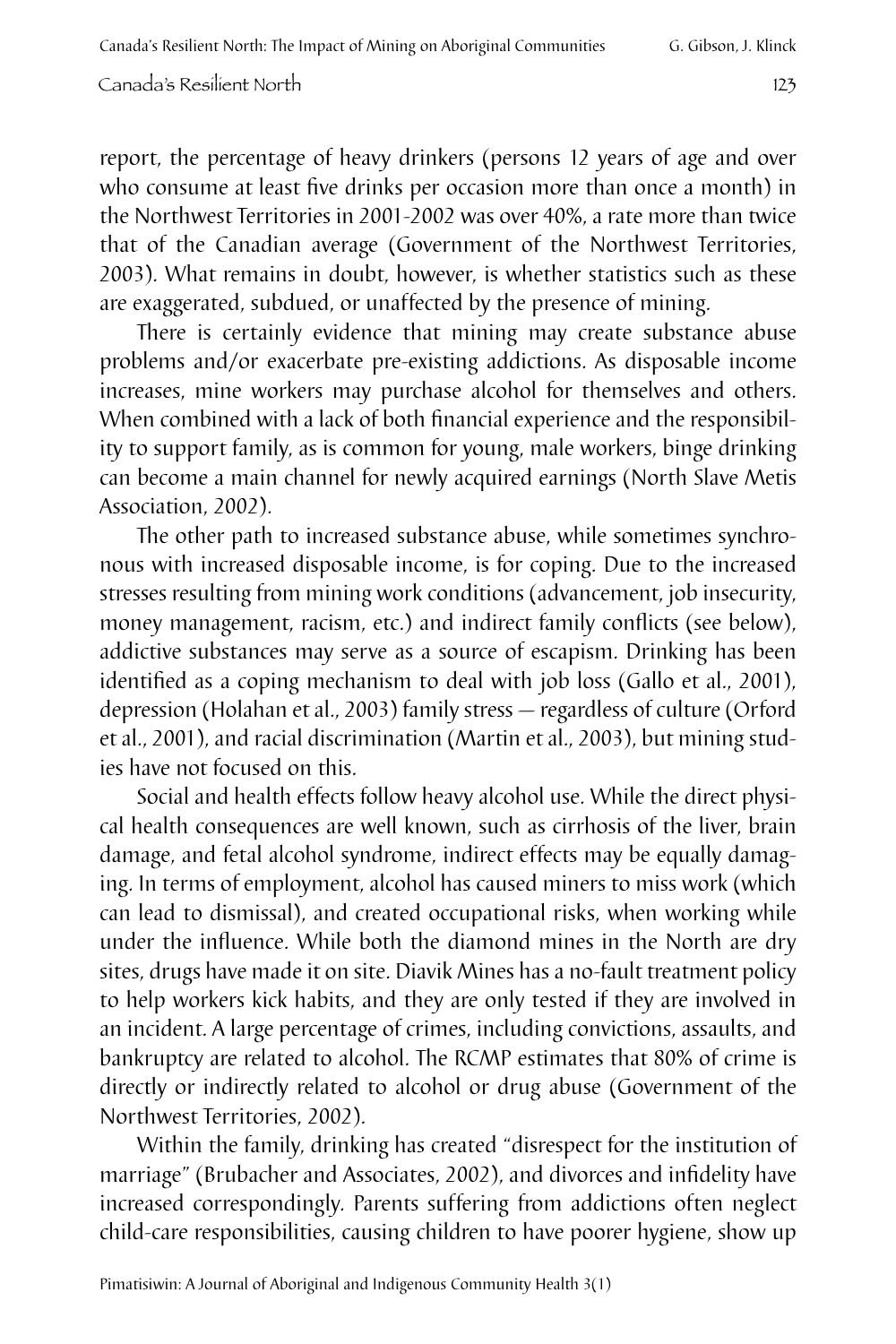to school without lunch, or miss classes all together. Children with alcoholic parents also stand a greater risk of becoming alcoholics themselves (North Slave Metis Association, 2002). Lastly, breaking alcohol addictions is a lengthy and difficult process associated with high levels of anxiety, a tough task for those whose stress level is already very high.

While many sources agree that mining contributes towards increases in alcoholism (Brubacher and Associates, 2002), there are some indications that, in communities with high percentages of heavy drinkers, it may actually alleviate addiction. This reasoning works from the assumption that the substance abuse plaguing many Aboriginal communities has resulted from hopelessness and disempowerment that have come with historic colonial abuses and the loss of traditional lifestyles (Hunter and Desley, 2002). Employment in the mining industry may boost self-reliance, and in turn pride and selfesteem. Further, any initial increases in drinking associated with the opening of the mine may be only temporary. An example is the town of Coppermine, in which an initial 29% increase in alcoholism among Gulf Oil's Inuit workers subsided after a few years (Hobart, 1989), suggesting that alcohol consumption can be a short-term problem mediated with time.

Alcoholism is not the only health-risk/addictive problem that may be enhanced by the high incomes generated by mining. In North Slave Metis Association's (2002) study, 65% of respondents reported that greater personal incomes translate into an increase in gambling. Paralleling the increase in alcohol usage with drinking establishments, gambling may also be enhanced by more businesses or interest in casinos and bingo halls. Even in the absence of infrastructure (buildings, VLTs), gambling continues in the form of backroom poker and blackjack (North Slave Metis Association, 2002). Excessive gambling can lead to financial problems and difficulty paying bills. It also takes time away from spouses and children, which, when combined with the time demands of mining work itself, can lead to neglect. In addition, the addictions fueled by economic growth may not subside when economic recession hits; there is anecdotal evidence from "boom and bust" communities such as Fort Liard that drinking and gambling lifestyles are maintained long past the time when jobs dry up.

Finally, prostitution represents another potentially dangerous behavioural change. Well documented in developing countries (Campbell, 2000), prostitution caters to the high incomes of mine workers. It can negatively affect both miners themselves and the women (or girls) from surrounding communities who are involved in the trade. For the former, infidelity temp-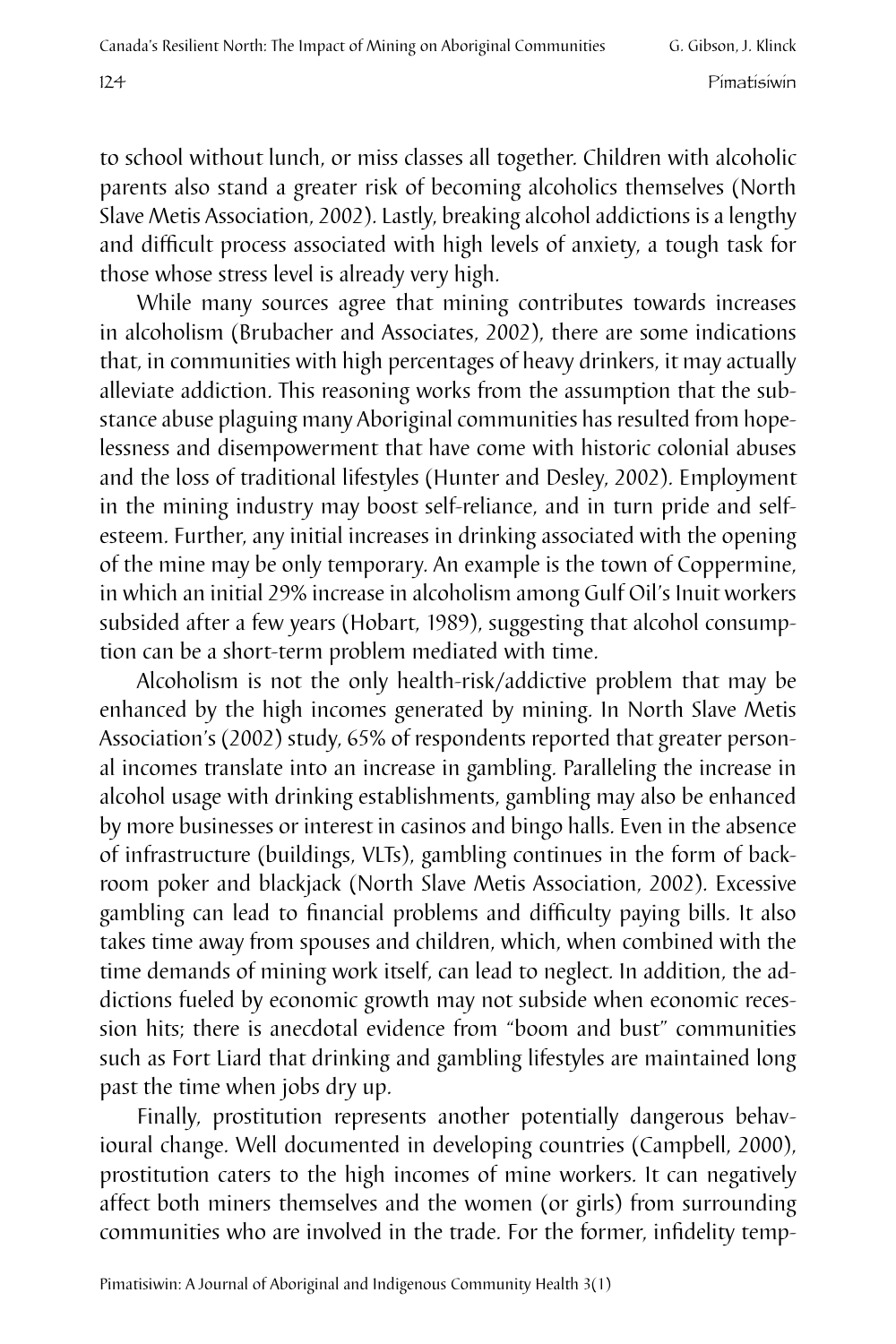tations for married workers may be heightened due to long periods of time spent away from spouses, and existing marital friction arising from work-related issues and stress. For the prostitutes themselves, the risk of HIV/AIDS (and other STDs) is increased, a worrisome trend considering the already high rate among Aboriginal Canadians (Royal Commission, 1996).

## Hunting, Diet and Health

Mining can have a strong influence on the foods consumed by people in the area, both through its effect on animals and people's ability to hunt them. Due to the migration associated with the prosperity of mining projects, mining towns may grow substantially in size. An increased concentration of hunters in a relatively small area puts high pressure on local animal populations (Hobart, 1982). Better hunting technologies, such as rifles and snow machines — equipment that becomes much more feasible to purchase with mining wages — could facilitate increased harvest. Added strain is generated from the associated infrastructure development and human activity that comes with larger population centres.

Participation in the mine economy can also alter the subsistence lifestyle. For people employed by the mine, who work long daily hours and a two week on/off schedule, less time can be spent on the land hunting and fishing. A study of the Slave Lake Metis community found 71% of workers employed by the mine reported spending less time on the land (North Slave Metis Association, 2002). During the time they did have off, workers reported wanting to spend more time at home with their families or simply resting from work. The men from the community of working age, who traditionally do the hunting, are therefore unable to learn traditional skills and ecological knowledge from Elders, or pass this knowledge to the younger generation. Since learning processes in Native societies have historically been oral-based and involve knowledge transmission through *observing*, decreased practice of hunting practices may also signal the loss of associated knowledge.

Cultural festivals and family rituals structured around meat harvests may also be threatened. This condition is further exacerbated because, unlike forestry and other seasonal work, mining is continuous year round and thus does not allow for prolonged hunting trips, necessary due to the long distances sometimes traveled while following herds. The effectiveness of hunters that do go out onto the land can be compromised through the loss of traditional ecological knowledge. As northerners migrate to new mining developments for work, their local expertise of hunting and fishing in their origi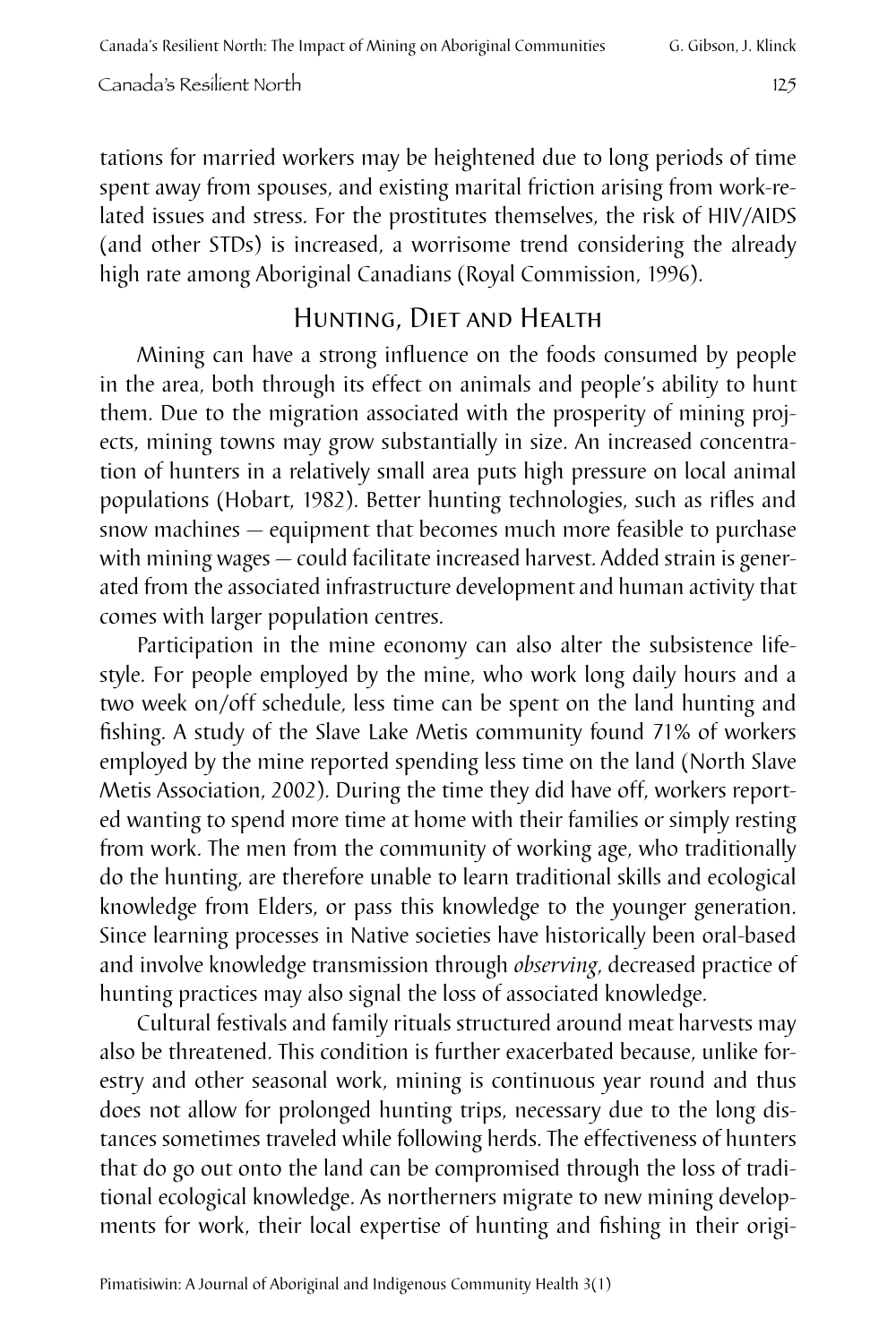nal areas may be lost. This can carry negative consequences, especially when considering Weinburg's (1992) assertion that hunting and food gathering knowledge is site-specific (e.g., location of berry patches, direction of caribou migration, etc.). With the development of Faro mine in the Yukon, hunting effectiveness decreased (Weinburg, 1992).

Hunting is not just site specific; it also relies on particular knowledge and relationships to the land. Dene hunters rely on specialized knowledge and power to secure food for their families. This power, known as *ink'on* in Dogrib communities, allows individual hunters to have special communication and relations with specific animals (Helm, 1994). Reduced presence on the land and increased contact with non-Aboriginal values may have the effect of decreasing the number and range of individuals who seek to develop *ink'on*.

While the above effects demonstrate the negative influence of mining on food security and lifestyle, some aspects of mining may promote the harvest of country foods. Increased wages from mining may facilitate the purchase of skidoos, four-wheelers, boats, tents, gasoline, and the associated maintenance costs. In one study of communities in the region of Diavik, 86% of respondents thought that the majority of Diavik workers would buy hunting equipment with mining wages (North Slave Metis Association, 2002). There are spin-off benefits that come from buying equipment. First, better technology translates into increased efficiency and less time spent hunting (Brubacher and Associates, 2002). Given the time constraints already imposed by work, reduced travel-time is especially vital. Second, the purchase of expensive equipment creates spin-off benefits that extend beyond the owner.

The flip side of increased efficiency, of course, is decreased time spent on the land. As people roar through areas they used to travel slowly by dogteam, they are less apt to learn place names. Place names in the Dene culture inscribe the history, including not only grave sites, but also historic, sacred, and cultural events.

## Family Integrity and Gender Issues

As families represent the most fundamental societal unit, it is important to identify ways in which their integrity may be threatened by mining projects. This can generally be grouped into those stemming from increased time demands from work, work associated stresses, and changing familial roles.

With large amounts of miners' time spent working, commuting to and from work, and recovering after shift's end, family time quickly becomes a rare commodity. As time is important for family bonding, reported decreases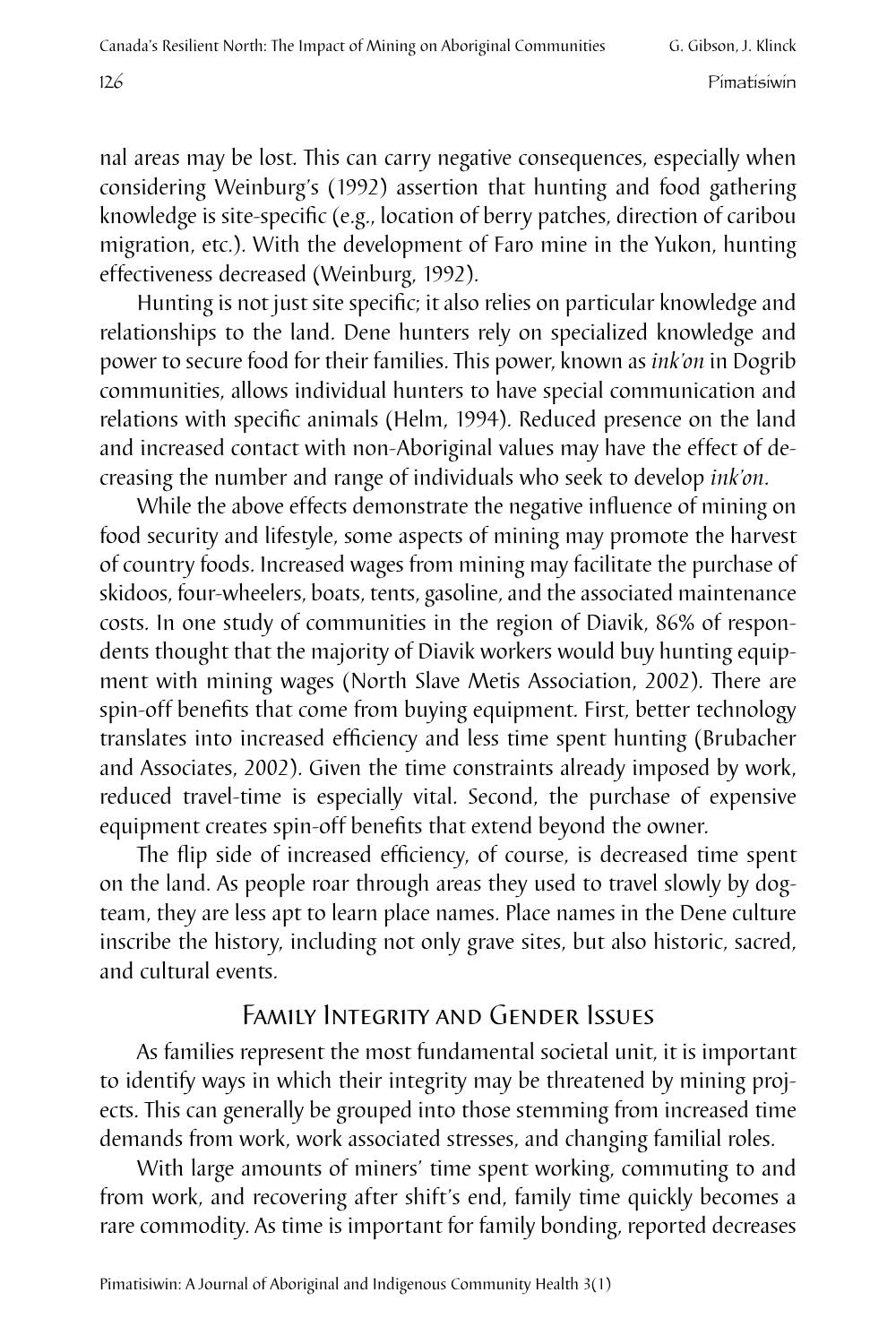in the quantity of time mine workers spend with family may affect the relationships (North Slave Metis Association, 2002). Early data from the Ekati mine shows roughly half of the workers surveyed reported that their primary relationship had stayed the same, as opposed to growing closer or growing apart (Government of the Northwest Territories, 2000). Work may prevent or limit participation in family and community gatherings, as well as activities important for family bonding such as hunting (North Slave Metis Association, 2002).

Quality of family time may also decrease. Workers returning from the field often require a period of readjustment from work to home life. During that period they may be physically exhausted and irritable (North Slave Metis Association, 2002), Forsyth and Gramling (1987) document five adaptive responses among families with periodic father absences, including the replacement of the father with an alternate authority such as an uncle, shifting authority between the mother and father, increasing conflict between partners, and the periodic guest pattern. A few fathers at Ekati and Diavik are reported to pull children from school when they come home from the mine, traveling the roughly 1500 km to Edmonton to spend time with their kids at West Edmonton Mall. "It is like Santa Claus coming home every two weeks," said one wife of a mine worker.

Limited time can lead families to progressively fragment. By decreasing the amount of time for communication, existing problems can be exacerbated and sometimes lead partners to look elsewhere for interaction. The stress associated with mine work is also passed on to other family members. Spouses are required to take up household responsibilities (such as child care) while their partners are away and home recovering, and also must deal with any financial consequences, not from a lack of income, but poor money management. Children also bear the consequences of prolonged absences and family dysfunction. In a 1979 study on the effect of mining rotation schedules on children, 68% of the respondents reported bad consequences for children (Hobart, 1979), such as missing the father, and a need for father's discipline. The BHP Ekati survey reported an impact on children of age 0-4 years old for 49.5% of mine workers with children (Government of the Northwest Territories, 2000). Impacts may lead to children acting out, dropping out of school, or mimicking addictive behaviours (North Slave Metis Association, 2002).

These strains may materialize in family conflict. Violence is already a serious problem in the North; in 2003, the rate of violent crimes per capita in the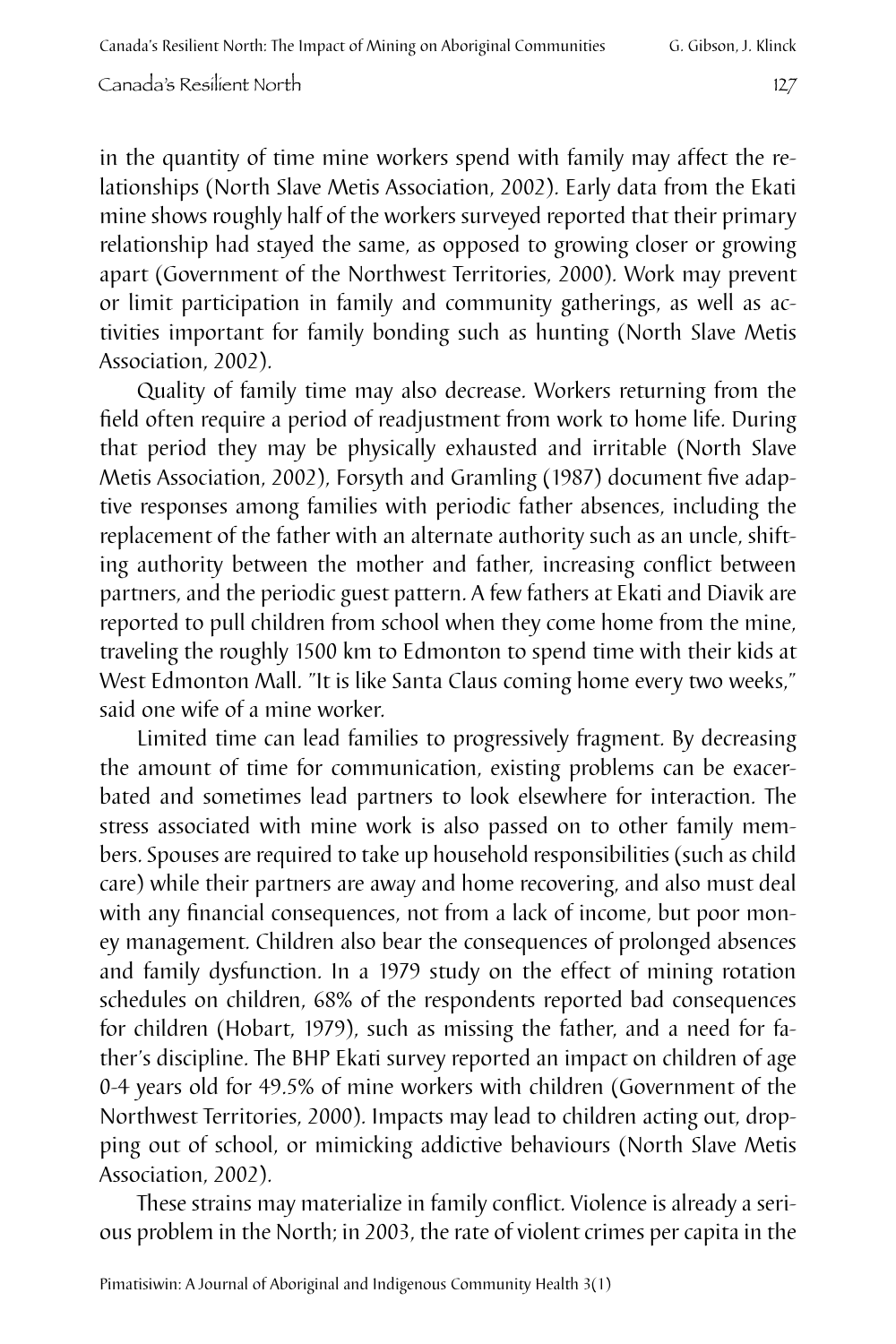Northwest Territories was five times that of the rest of Canada (Government of the Northwest Territories, 2003). There are indications that this situation may be worse due to mining. Brubacher and Associates reported an increase in alcohol-associated abuse of women at Nunavut's Nanisivik mine (2002). In the Northwest Territories, during the period from 1991 until 1996, a 10% increase in the number of single families in the North was observed (Government of the Northwest Territories, 2002).

#### Culture

In the North, colonialism has radically affected Aboriginal well-being and values. Central to the colonial project, and certainly the reason behind both of the Treaties signed in the North, have been mineral and metal resources (Fumoleau, 1975). Treaties served to cut Aboriginal people out from decisionmaking about the land, paving the way for extractive industries (Fumoleau, 1975). The modern extractive company is usually from the south, and tends to embody Western values, ways of life, and communication styles.

A shift in values towards those embodied in Western wage labour systems may signal deep cultural change. Elders speak of Dene values, including patience, cooperation, sharing, respect of others, consensus, and family reliance (Zoe, 1989), when they speak about the importance of act of hunting together for food. These values may no longer practiced, reinforced, and taught when an individual is constantly engaged in a new system.

Some studies have reported that mining operations have made their communities more individualistic. Miners work hard during their days on and spend hard on themselves during time off (North Slave Metis Association, 2002). Since personal wealth accumulation is "antithetical to Aboriginal values" (North Slave Metis Association, 2002) of reciprocity and collective responsibility, high wages earned by some community members may shape values. The implications of a shift in values are not purely monetary. Individualism can also affect the social network, or "spider web of relations" (Little Bear, 2000), that make up extended families and communities. Many families with one or both parents working at the mine are already experiencing problems with time shortages, due to the demanding nature of shift work (North Slave Metis Association, 2002). Currently, some of these dilemmas are being solved with grandparents or other relatives assuming childcare responsibilities. If a shift in values translates into weaker relations of the wider family and community, however, there may not be people available to assume care of children while parents are working. This concern is especially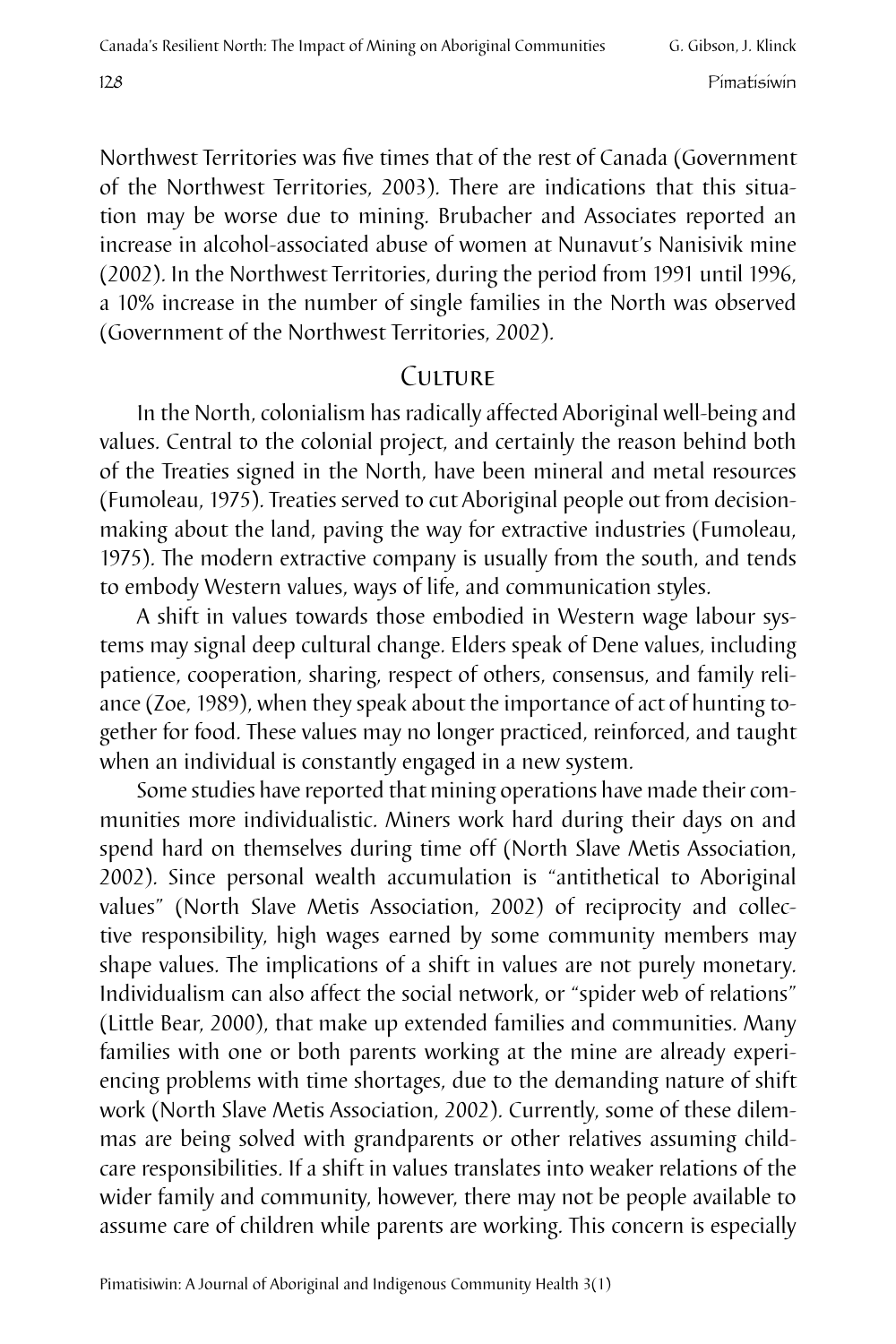relevant considering the high proportion of young people living in the North (Government of the Northwest Territories, 2003).

Other research, however, has demonstrated that mining may actually have a net positive effect on the cultural values it promotes. Jobs created for local communities may help to rebuild some of the values that were lost through the process of colonization. By instilling a sense of independence, freedom, and pride, work in the mining sector can replace the legacy of dependence and poverty left by residential schools and the loss of traditional lifestyles. Work ethic is a highly placed value in Metis culture, making mine work more culturally healthy than welfare reliance (North Slave Metis Association, 2002). Further, increases in disposable income may even promote sharing within the wider community. By virtue of the fact that there are more resources available to purchase communal equipment, there is more to share. At Nanisivik, an increase in sharing was reported — not of money directly — but through snow machines and other equipment the whole community could use (Brubacher and Associates, 2002) after being bought by a mine worker.

The most directly measurable cultural effect is the loss of traditional languages. Language is an important indicator of culture, in that it conveys meaning and holds the keys to identity. Over the last fifteen years, fewer people can speak an Aboriginal language in the Northwest Territories, demonstrated across all age groups and in both urban and rural communities. Overall, it has dropped from 55.6% of the Aboriginal population in 1989, to 45.1% in 1999 (Government of the Northwest Territories, 2003). This trend has been attributed to greater participation in the English labour market, the aging of the most fluent community members, a lack of educational materials and programs in Aboriginal languages, and the migration of non-Aboriginals into the North (Government of the Northwest Territories, 2003).

While not solely responsible for trends "occurring prior to the development of the [Northwest Territories] diamond industry" (Government of the Northwest Territories, 2003: 36), mining may contribute to this trend. In the workplace, for example, where workers spend up to twelve hours a day and sometimes several weeks at a time at sites, English predominates. Work safety concerns and policies arising from potential miscommunication prevent any widespread use of Aboriginal languages while on the job. The high wages and job potential of mining have also spawned a migration of non-Aboriginal people seeking work into the North, and larger English-speaking populations increase the need for English services.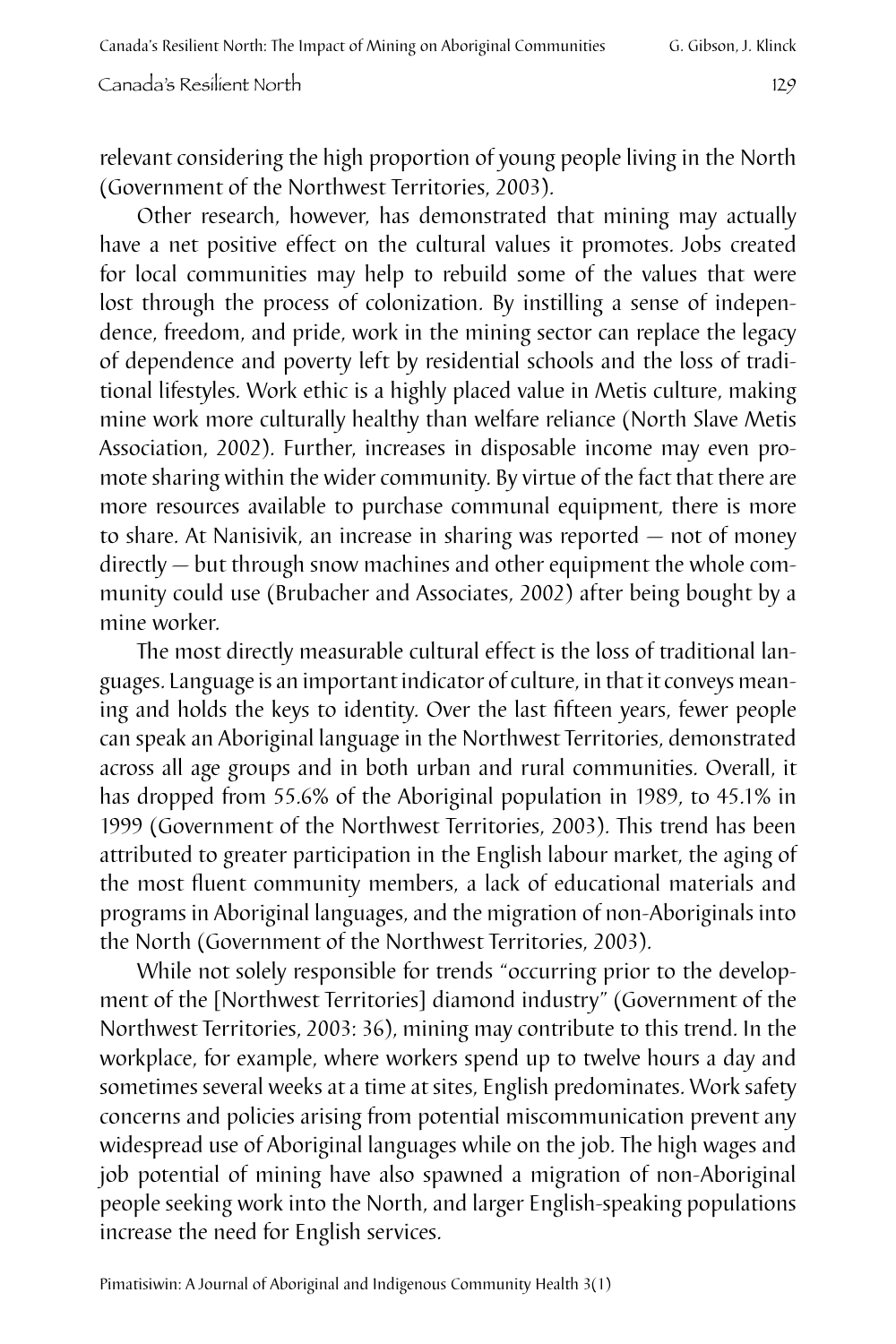# Equity Factors

While many of the effects described are related to the nature of the mining industry (high wages, cyclical work patterns), the way impacts materialize in a community may have more to do with the status of the individual or the community itself. What we term "equity factors" are the interfaces between an impact and how it translates into effects on individual, familial, and community well-being. Resilience is the quality in individuals or communities that helps them to recover from impacts, or mediates whether they are even felt. However, equity factors serve to distribute the most significant benefits — jobs, economic growth, and training (generally to individuals) and costs — environmental, cultural, and familial.

In Figure 1, we portray these "equity factors" and how they can play out to distribute risk and benefit. At the centre of the equity factors is resilience — institutions, values and norms, cultural aspects, and historical experience — the elements that allow a community to respond to risks and recover from shocks. Below each equity factor discussed below is a table, illustrating how resilience may buffer how an impact is distributed.

**Figure 1. What Factors Affect Whether an Individual or Community Experiences Impact from a Mine?** 



Pimatisiwin: A Journal of Aboriginal and Indigenous Community Health 3(1)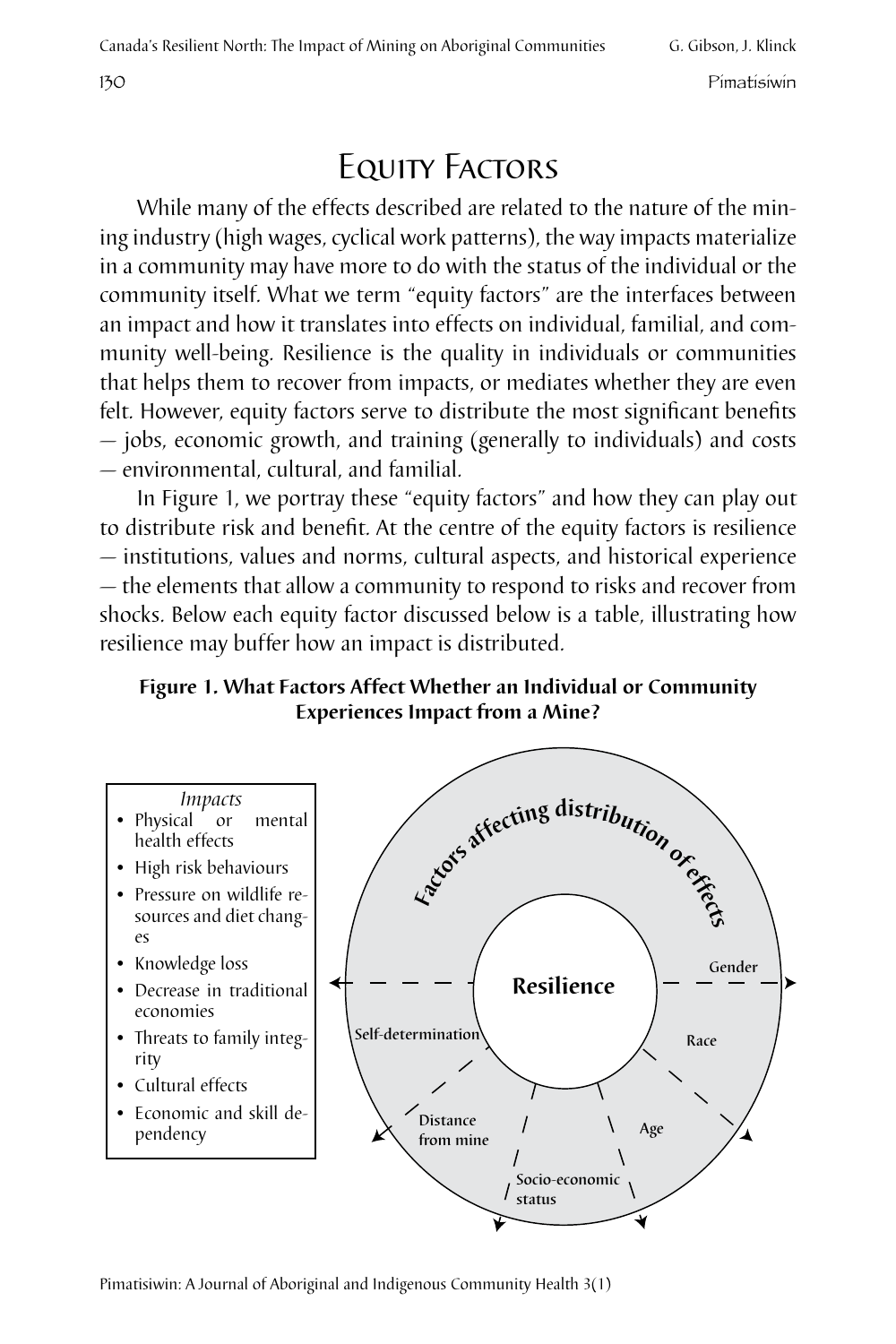## Socio-Economic

Probably the most significant direct community benefit of mining is the employment it provides. However, while efforts have been made to ensure employment quotas of local and/or Aboriginal workers, outsiders still disproportionately occupy the highest rank and paid positions. Without training, entry level positions carrying the least opportunity for advancement are the default positions for most Northerners, thus maintaining geographic and racially defined hierarchies.

Mining in the North has favoured communities closest to the mines, with the Indigenous communities signing private agreements with the companies. Communities remote from the mine may be a much lower priority for mine employment. Within a community, employment also favours those with the highest levels of education and experience. In this regard, mining may leave behind those with the lowest education qualifications, and further stratify communities into "haves" and "have nots."

Also, due to the time demands and remote locations associated with shift work and mine operations, mining employment is more feasible for those with the least financial responsibilities: people without families. Thus mining is "disproportionately attractive to those who least need the income and are most likely to spend it wastefully, if not in socially abusive ways" (Hobart, 1982: 72), such as alcohol. Indeed, at Nanisivik mine, 42% of the workers were single and 49% did not have any children (Hobart, 1982). Those who do have families as well as elderly or youth dependents to support are also those most in need of the added income. While there is some evidence that this is only an initial effect (Hobart, 1989), workers that head families spread the wealth and benefits much more widely than the more practically feasible and frequently employed young, single males.

Social stratification may result in lower population health status and well-being (Wilkinson and Marmot, 1999). International evidence comes from Wimberley (1990), whose compilation of studies shows inequality is directly associated with increases in infant mortality, even when health care

| Characteristics                                                                  | <i>Institutions</i>         | <b>Norms</b>                                             | Cultural aspects           |
|----------------------------------------------------------------------------------|-----------------------------|----------------------------------------------------------|----------------------------|
| Young, single person or $ $ Quotas for hiring<br>adult with supportive<br>family | throughout the<br>hierarchy | Sustainable devel-   Sharing of wages<br>opment policies | through extended<br>family |

**Table 2. Resilience Aspects Buffering Social Stratification from Wages**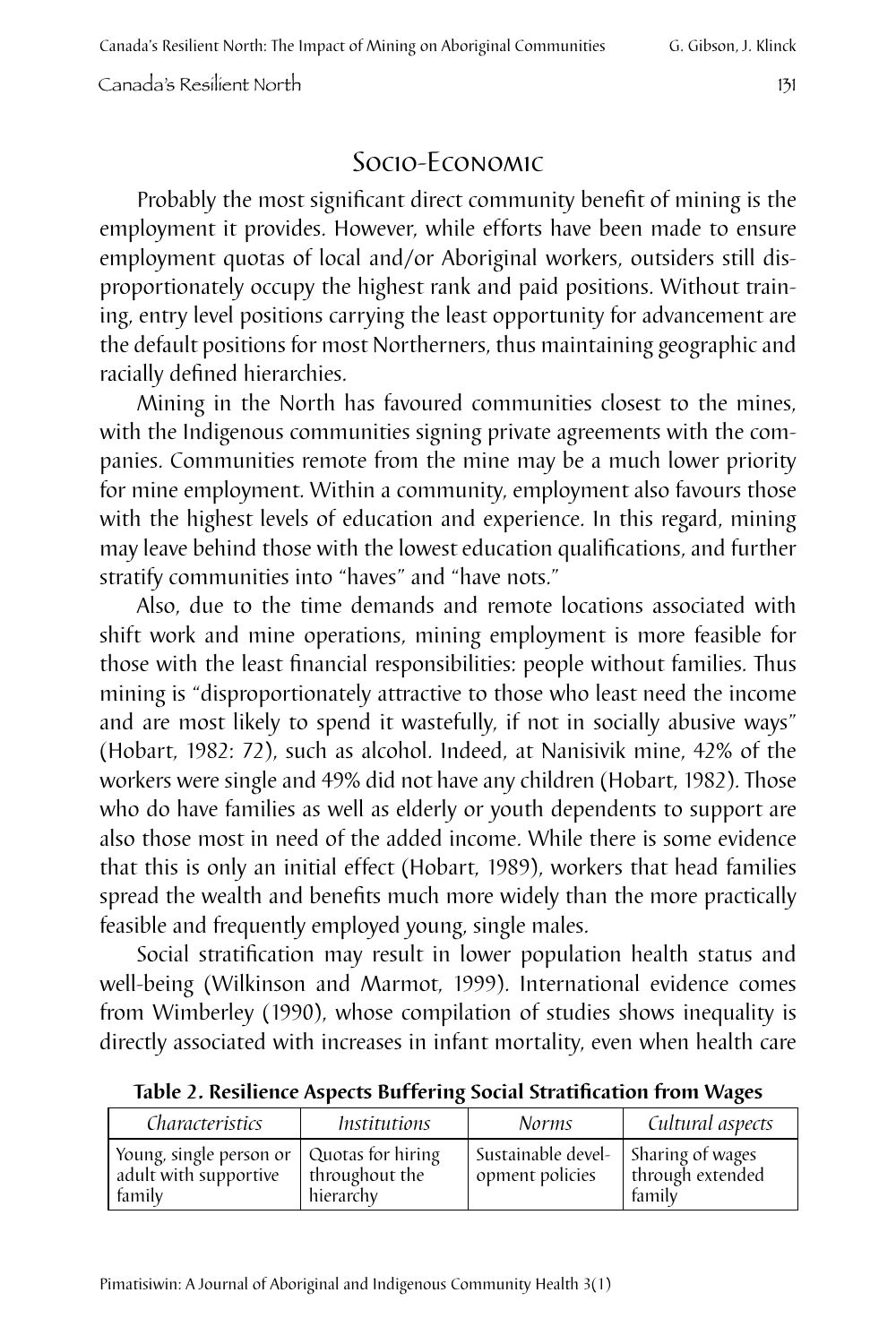access is high. Despite the Northwest Territories having incomes well above the Canadian average, there still exist a high proportion of low income earners (Government of the Northwest Territories, 2003).

#### **ENVIRONMENTAL**

The environmental risks and benefits associated with mining can contribute to inequity. From the onset, the very location of the mineral deposit determines which communities will collect royalties and employ people. As deposits are often clumped in the same area, some communities may become extremely prosperous while others remain relatively barren. Further, the environmental damage inflicted by the extraction process is not uniform either, its severity depending upon such factors as transportation routes, mine type, ore body characteristics, among others. Since all existing and previous mines are located in traditional territories of the Dene and Inuit, there are impacts on cultural and environmental landscapes, which will disproportionately affect some. Giant Mine has been abandoned by Royal Oak, leaving the toxic legacy of 237,000 tonnes of arsenic in the hands of the government. The government has recently agreed to clean the mine up to industrial standards, but arguably the Yellowknives Dene, who claim the land, have been burdened by contamination from a mine that never employed Aboriginal people.

**Table 3. Resilience Aspects Buffering Environmental Risks**

| Characteristics    | <i>Institutions</i>  | <b>Norms</b> | Cultural aspects           |
|--------------------|----------------------|--------------|----------------------------|
| Strong leaders who | New local land and   | Equity       | Stewardship ethic and the  |
| work to control    | water boards and the |              | perceived relationship be- |
| land use and con-  | development of clo-  |              | tween humans and the en-   |
| tamination         | sure plans           |              | vironment                  |

#### **RACE**

Certain groups can be discriminated against, either as a group through actions that exclude them, or as a group by exposure to undue risk. Gold mines in the Territories rarely hired Aboriginal workers and they participated only through the informal economy, providing firewood and goods to mine workers. Now, hiring quotas serve to ensure Aboriginal hiring. While mines have goals of hiring Aboriginal people at senior levels, educational requirements inhibit movement through hierarchies.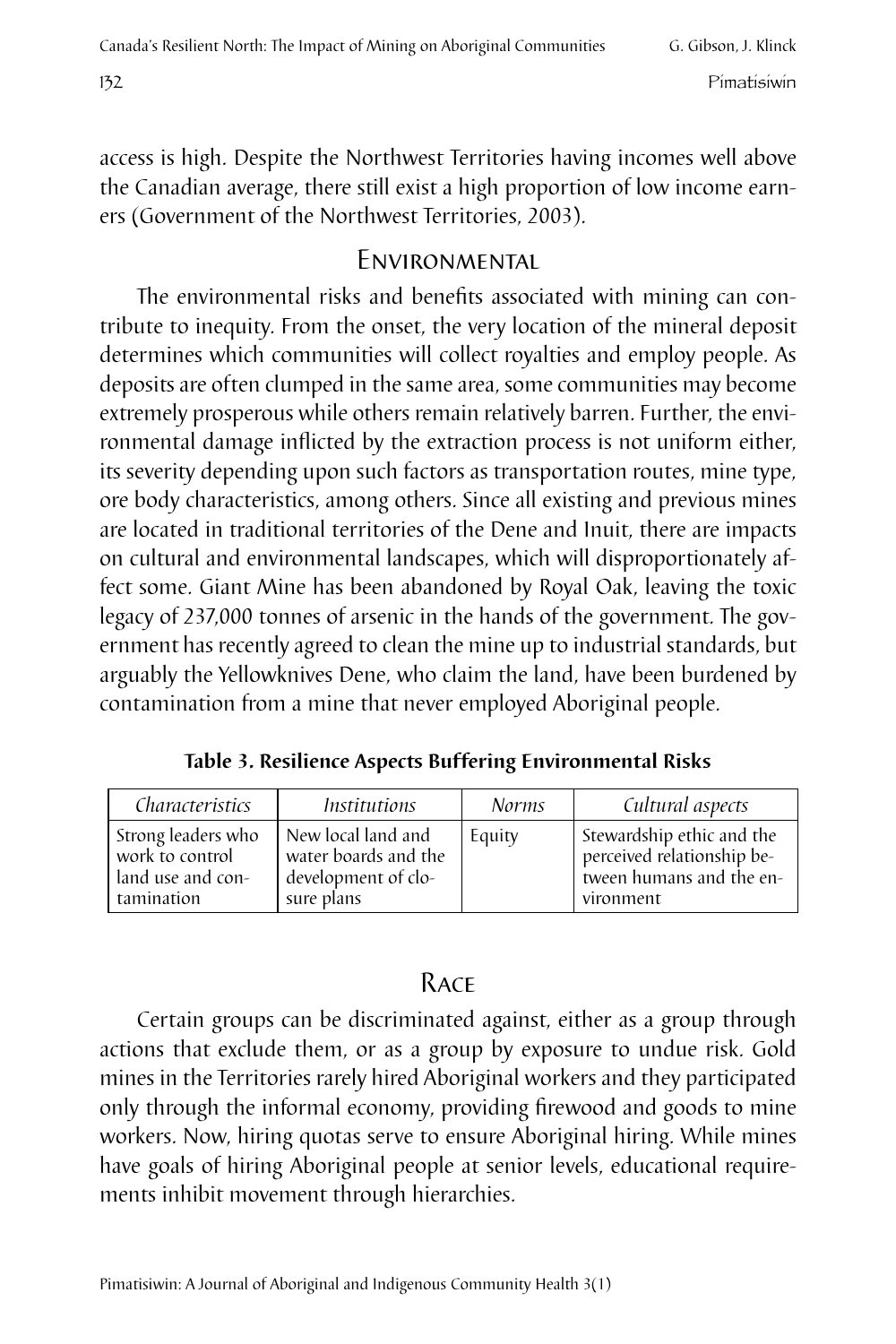#### **Table 4: Resilience Aspects Buffering Social Stratification from Wages: Race**

| Characteristics                                                                                                | <i>Institutions</i> | <i>Norms</i> | Cultural aspects |
|----------------------------------------------------------------------------------------------------------------|---------------------|--------------|------------------|
| Ability to get along with   Funds for Aboriginal   Human rights<br>people of different ra-<br>cial backgrounds | training            |              |                  |

## **GENDER**

Women are especially vulnerable to inequity as they experience more of the negative effects of a mine. Some of these gender-specific consequences include higher rates of depression (Burvill and Kidd, 1975), risk of poverty, increased STD incidence due to rape and prostitution (Oxfam Australia, 2002), and reduced levels of participation in development decisions (Oxfam Australia, 2002). For those that are able to find work in the male-dominated mining industry, women often face sexist views that limit career advancement (Gibson and Scoble, 2004; Tallichet, 2000). Further, in many instances, the burden of shift rotation stress and addictive problems (especially alcoholism) that mine work causes in men, is passed on to women through abusive relationships, increased conflict, and an abdication of household and child rearing responsibilities.

Gender equality is well recognized in the context of development as a key indicator of well-being. The influence of women on societal well-being is largely felt through the significant role they play within the family, especially with children. The inclusion of women in areas such as education, for example, has been found to produce a wide range of socioeconomic and health benefits, such as increased economic growth, reduced fertility and child mortality, and lower rates of under-nutrition (Abu-Ghaida and Klasen, 2004). The heavy effect of gender equity on child development indicators and, as such, future community well-being, underscores the importance of this factor.

#### **Table 5. Resilience Aspects Buffering Social Stratification from Wages: Gender**

| Characteristics | <i>Institutions</i>                                                                 | <i>Norms</i> | Cultural aspects                                                              |
|-----------------|-------------------------------------------------------------------------------------|--------------|-------------------------------------------------------------------------------|
| in self         | Tenacity and belief $\vert$ Quotas for hiring and<br>funds for training of<br>women | Human rights | Differentiated roles<br><sup>1</sup> in families that trans-<br>late to mines |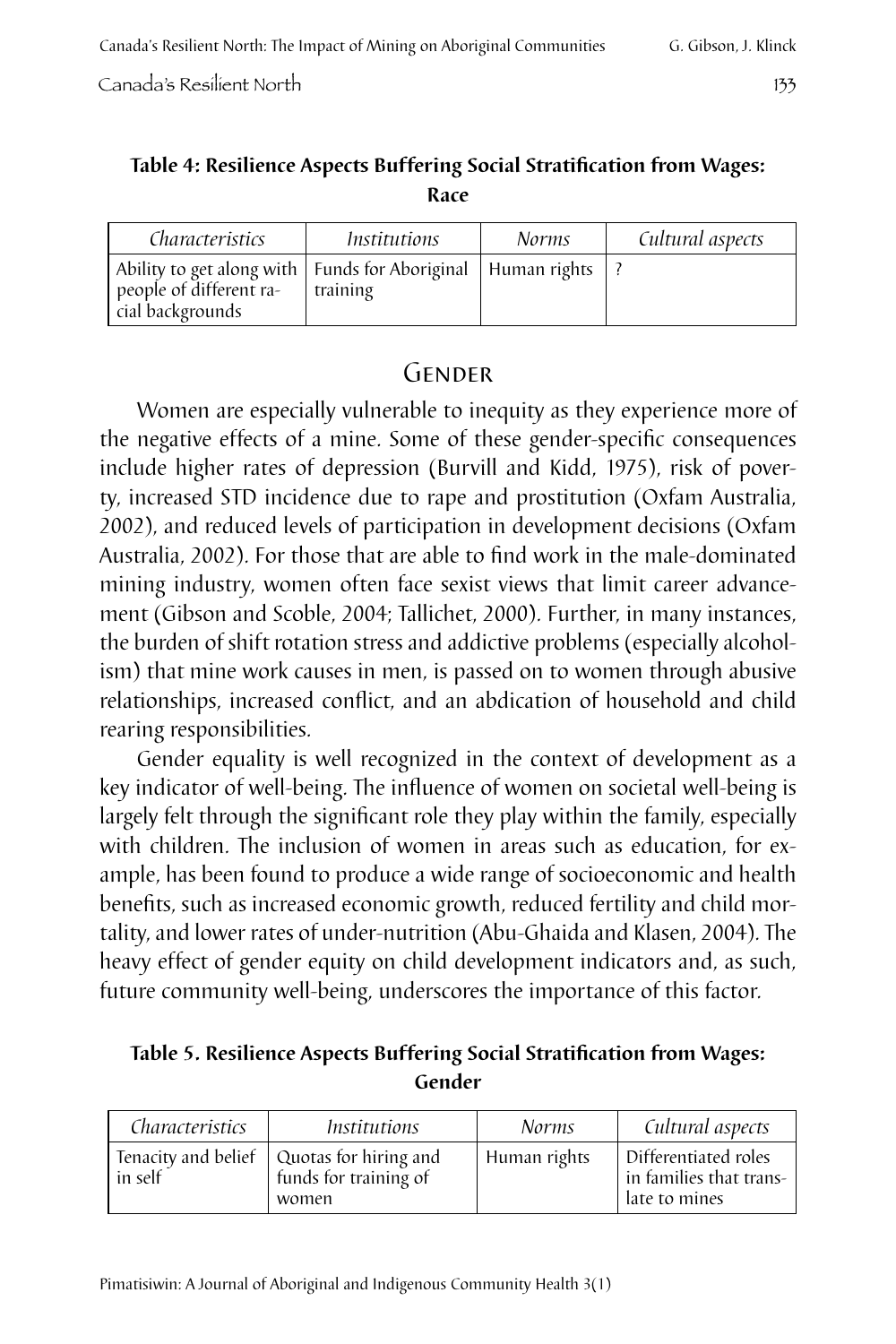#### Self-determination

Communities that are self governing may have new abilities to control activities that take place on their lands. While some literature suggests that new structures of self governance hold little promise for empowerment (Irlbacher Fox, 2005; Nadasdy, 2003), some communities, such as the Tlicho, are hopeful as they become decision-makers on their land. As a group asserts decision-making power over their destiny, they may begin to control the effects of mining through their own institutions that are developed based on traditional governance models. This authority combined with the new institutions and continued reliance on Dene values and norms may enhance the resilience of groups affected by mining. Groups that have concluded self-government agreements may be more resilient than those who are still negotiating.

#### **Table 6: Resilience Aspects Buffering Social Stratification from Wages: Selfdetermination**

| Characteristics              | Institutions                                        | <b>Norms</b>            | Cultural aspects                                                                         |
|------------------------------|-----------------------------------------------------|-------------------------|------------------------------------------------------------------------------------------|
| Self government<br>agreement | Local institu-<br>tions with local<br><b>Boards</b> | Self determina-<br>tion | Traditional governance styles,<br>e.g., chief talks to and sup-<br>ports workers at mine |

# CONCLUSION

The many paradoxes outlined in this paper may be reflective of a wider issue facing the North. As the demand for materials pushes southern-based industries into more and more remote places at larger and larger scales, northern development seems unavoidable. Yet, this occurs in a time of devolution and self government, while new institutions are forming.

Communities are seeking to negotiate the ways in which these changes occur so that they can understand, influence, and adapt to them. If mining is to be more than simply a method of getting northern resources to southern markets, or "capitalism with an Aboriginal face" (Newhouse, 1993), all players must work towards a self-defined community health and well-being. To that end, increased research into resilience and well-being indicators will prove a valuable tool, allowing us to buttress the key elements and track how benefits and impacts are distributed.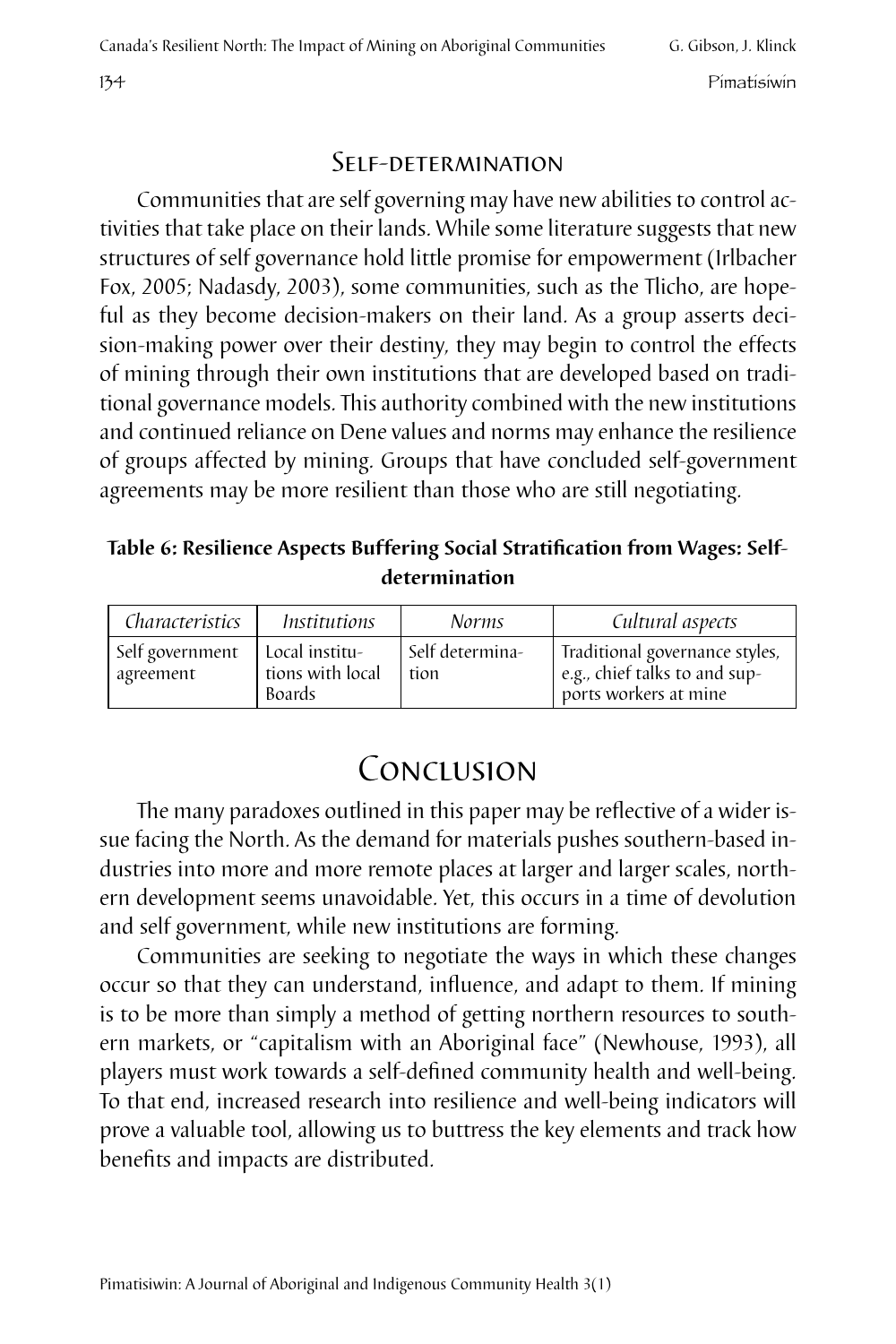# **REFERENCES**

Abu-Ghaida, D and S. Klasen

2004 "The Costs of Missing the Millennium Development Goal on Gender Equity." *World Development* 32(7): 1075-1108.

Australian Council of Trade Unions

2003 *Health And Safety Guidelines For Shift Work And Extended Working Hours*. Melbourne: Australian Council of Trade Unions.

Adger, W.N.

2000 "Social and Ecological Resilience: Are They Related?" *Progress in Human Geography* 24(3): 347-365.

Ames, R.G.

1985 "Respiratory Disease and Suicide among U.S. Coal Miners: Is There a Relationship?" *American Journal of Preventive Medicine* 1(6): 58-60.

Anonymous

1994 "Striking it Rich." *Maclean's Magazine* 107(31): 17-20.

- Avery, A.J., D.S. Betts, A. Whittington, T.B. Heron, S.H. Wilson, and J.P. Reeves
- 1998 "The Mental and Physical Health of Miners following the 1992 National Pit Closure Programme: A Cross Sectional Survey using General Health Questionnaire GHQ-12 and Short Form SF-36." *Public Health* 112(3): 169-174.

Ballard, C. and G. Banks

2003 "Resource Wars: The Anthropology of Mining." *Annual Review of Anthropology*  32(1): 287-314.

Bingeman, K., F. Berkes, and J.S. Gardner

2004 "Institutional Responses to Development Pressures: Resilience of Social-ecological Systems in Himachal Pradesh, India." *International Journal of Sustainable Development and World Ecology* II: 99-115.

Brubacher and Associates

2002 *The Nanisivik Legacy in Arctic Bay*. Ottawa: Department of Indian Affairs and Northern Development.

Burvill P.W. and C.B. Kidd

1975 "The Two Town Study: A Comparison of Psychiatric Illness in Two Contrasting Western Australian Mining Towns." *Australia and New Zealand Journal of Psychiatry* 9(2): 85-92.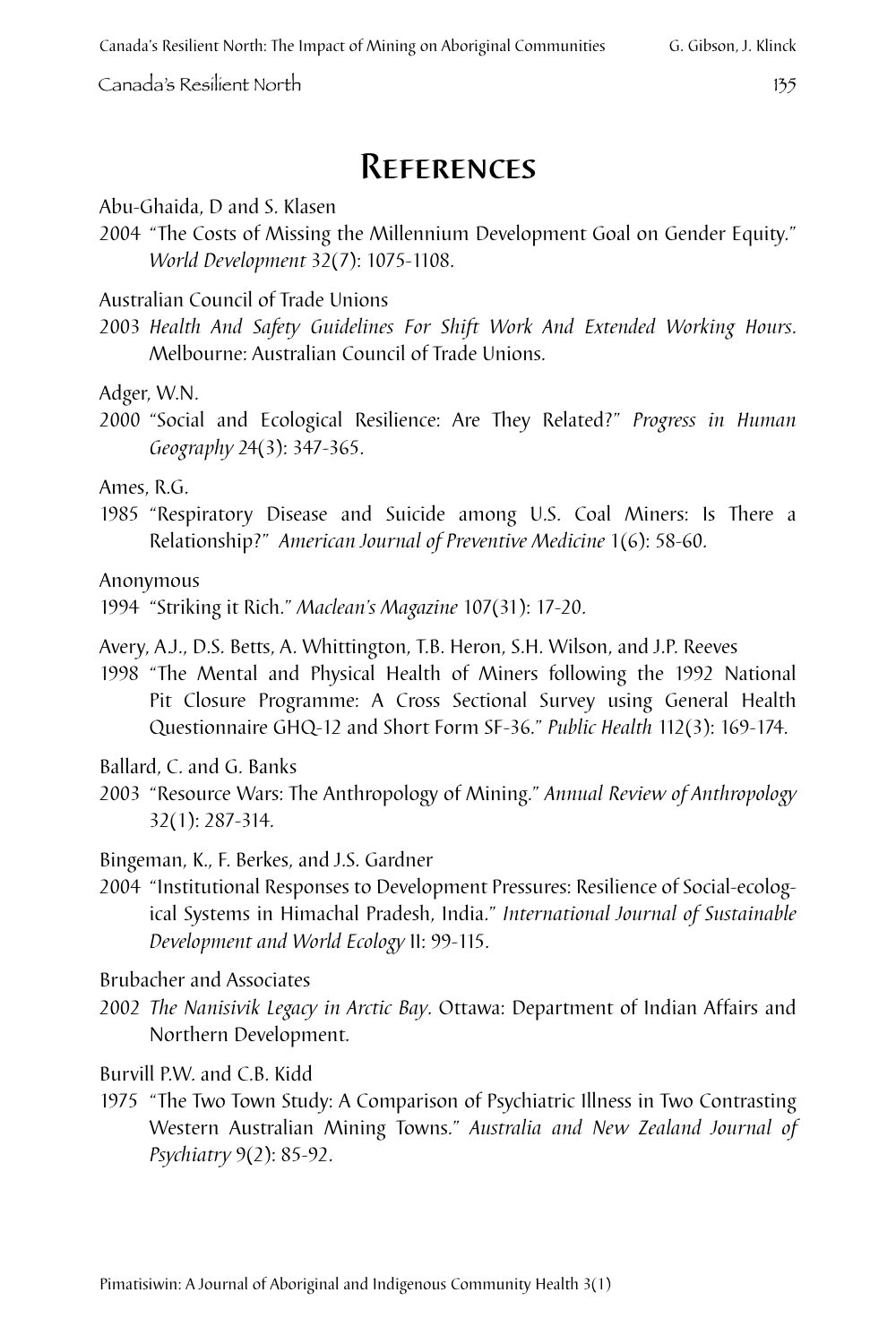#### Campbell, C.

2000 "Selling Sex in the Time of AIDS: The Psycho-social Context of Condom Use by Sex Workers." *Social Science and Medicine* 50(4): 479-495.

Center for Disease Control and Prevention (CDC)

2001 *Mining Facts*. Washington: Center for Disease Control and Prevention.

Center for Social Responsibility in Mining

2003 *Workforce Turnover in FIFO Mining Operations in Australia: An Exploratory Study.*" University of Queensland: Brisbane, Australia.

- Clauss-Ehlers, C.S. and L. Lopez Levi
- 2002 "Violence and Community, Terms in Conflict: An Ecological Approach to Resilience." *Journal of Social Distress and the Homeless* 11(4): 265-278.
- Diavik Diamond Mines
- 2003 *Sustainable Development Report*. Yellowknife: Diavik Diamond Mines International.

Forsyth, C. and R. Gramling

1987 "Feast or Famine: Alternative Management Techniques among Periodic Father Absence Single Career Families." *International Journal of Sociology of the Family* 17(Autumn): 183-196.

Fumoleau, R.

1975 *As Long as this Land shall Last: A History of Treaty 8 and Treaty 11. 1870-1939.*  Michigan: Michigan State University Press.

Freudenburg, W.R. and S. Frickel

1994 "Digging Deeper: Mining-dependent Regions in Historical Perspective." *Rural Sociology* 59(2): 266-288.

Gallo, W.T., E.H. Bradley, M. Siegel, and S.V. Kasl

2001 "The Impact of Involuntary Job Loss on Subsequent Alcohol Consumption by Older Workers." *Journals of Gerontology Series B: Psychological Sciences and Social Sciences* 56B(1): S3-10.

Gibson, G. and M. Scoble

2004 "Regenderneering Mining: A Survey of Women's Career Experiences in Mining." C*IM Bulletin* 97(1082): 55-61.

Goretskii, O.S., V.A. Maksimovich, V.V. Mukhin, V. Ostapenko, and V. Prokopets

1995 "Changes in the Psychological Status of Operational Workers Resulting from the Occupational Load." *Meditsina Truda i Promyshlennaia Ekologiia* 4(1): 12- 25.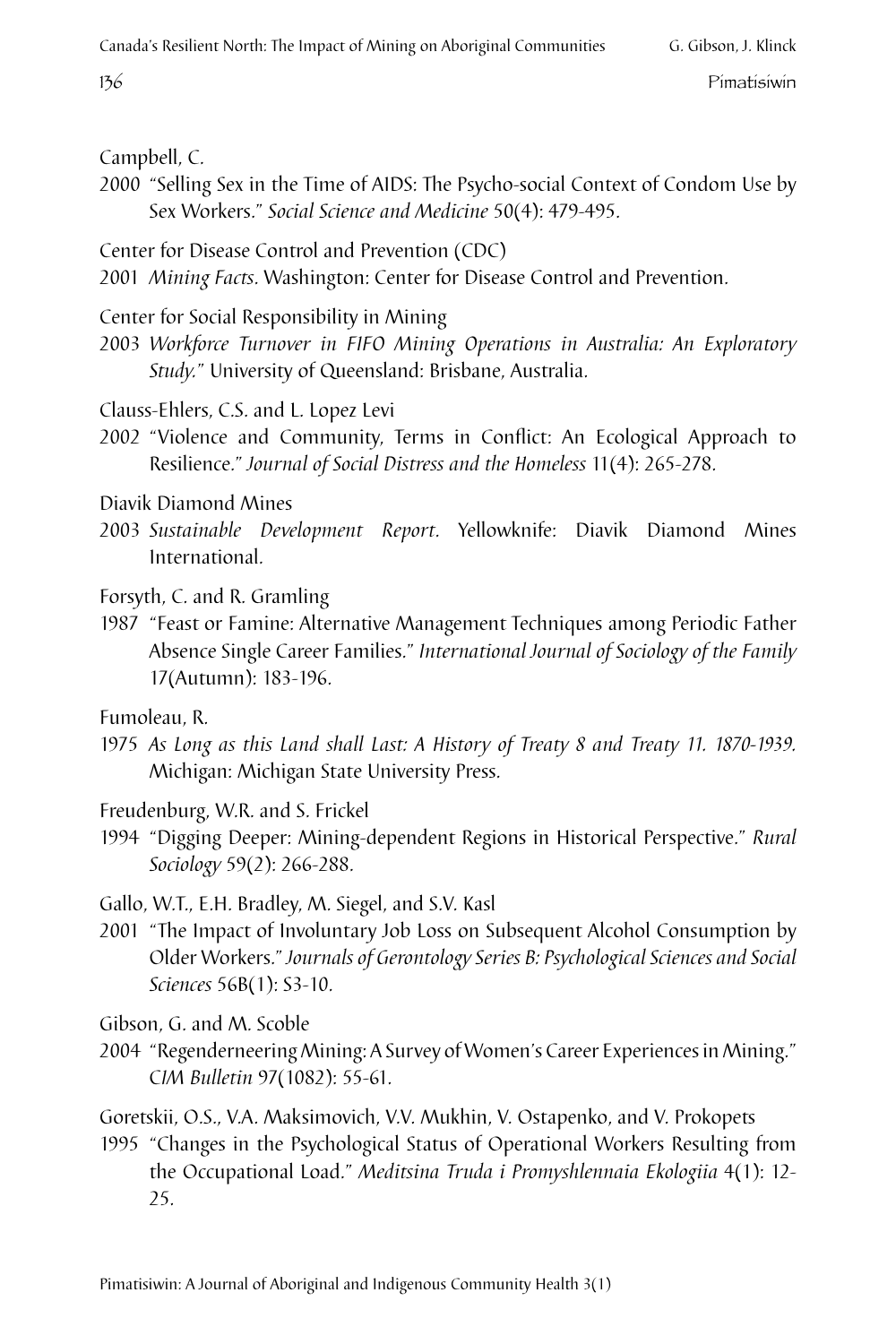#### Government of the Northwest Territories

- 2000 *Communities and Diamonds*. Yellowknife, NWT: Government of the Northwest Territories
- 2002 *Communities and Diamonds*. Yellowknife, NWT: Government of the Northwest Territories.
- 2003 *NWT Social Indicators: Consultation Report*. Yellowknife, NWT: Government of the Northwest Territories.

Helm, J.

1994 *Prophecy and Power among the Dogrib Indians*. Nebraska: University of Nebraska Press.

Herringshaw, V.

2004 "Natural Resources — Curse or Blessing?" *New Economy* 11(3): 174-178.

Hobart. C.W.

- 1979 *Socioeconomic Impacts of the Nanisivik Mine on North Baffin Region Communities.* A study conducted by the Baffin Region Inuit Association. Yellowknife, NWT: Government of the Northwest Territories.
- 1982 "Inuit Employment at the Nanisivik Mine on Baffin Island." *Etudes Inuit* 6(1): 53-74.
- 1989 "Native White Relationship in a Northern Oil Town re Norman Wells." *The Canadian Journal of Native Studies* 6(2): 223-233.

Holahan, C.J., C.K. Holahan, R.H. Moos, and R.C. Cronkite

2003 "Drinking to Cope and Alcohol Use and Abuse in Unipolar Depression: A 10 year Model." *Journal of Abnormal Psychology* 112(1): 121-134.

Hunter, E. and H. Desley

2002 "Indigenous Suicide in Australia, New Zealand, Canada, and the United States." *Emergency Medicine* 14(1): 14-24.

Irlbacher Fox, S.

2004 "Self Government Financing, Indigenous People's Rights, and Political Development in the Northwest Territories." In Jim McDonald, ed., *Reconfiguring Aboriginal-Federal Relations in Canada and Russia*. Vancouver, BC: UBC Press.

Kimhi, S. and M. Shamai

2004 "Community Resilience and the Impact of Stress: Adult Response to Israel's Withdrawal from Lebanon." *Journal of Community Psychology* 32(4): 439-451.

Kulig, J.

2000 "Community Resiliency: The Potential for Community Health Nursing Theory Development." *Public Health Nursing* 17(5): 374-385.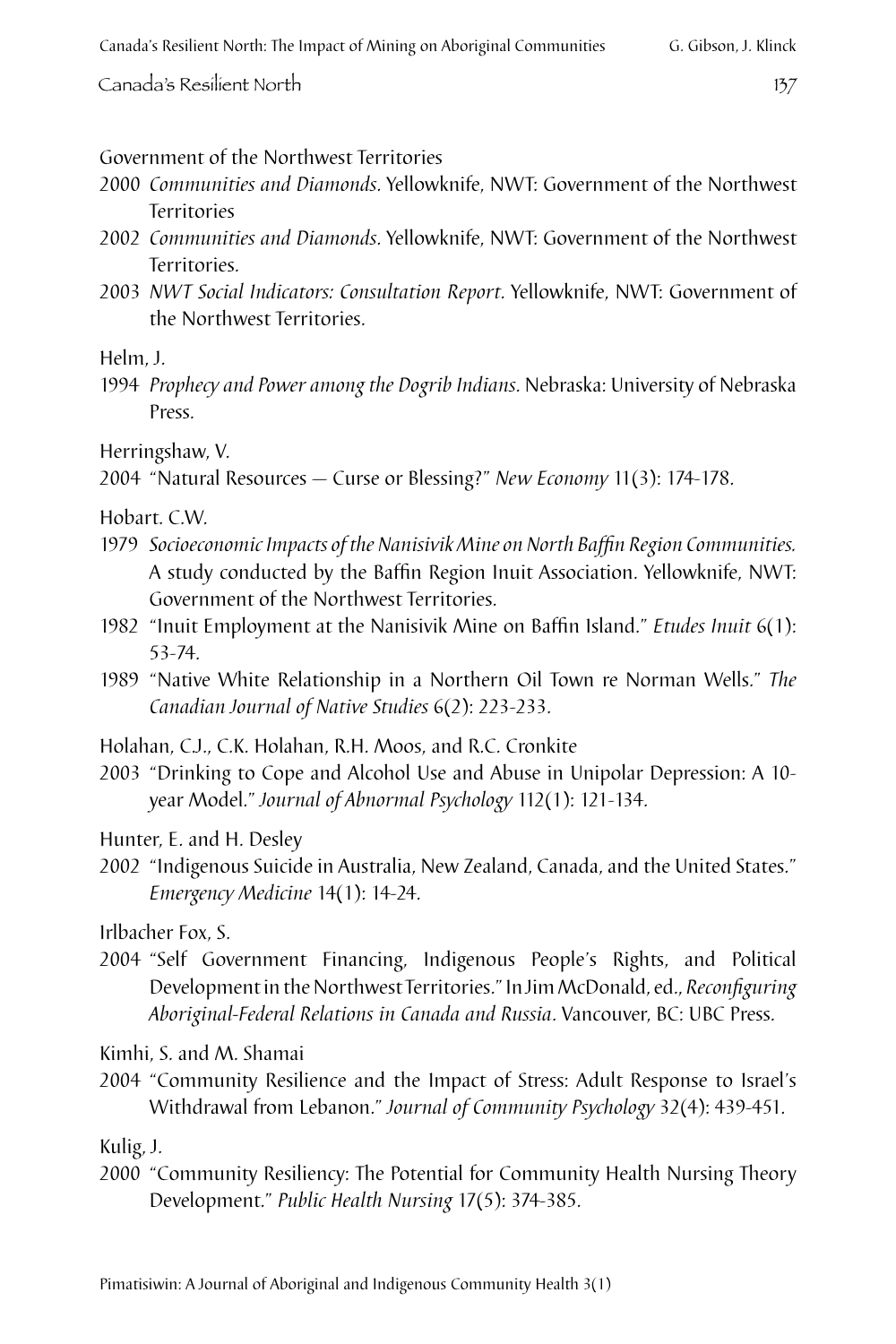#### Kuyek, J. and C. Coumans

2003 *No Rock Unturned: Revitalizing the Economies of Mining Dependent Communities.*  Ottawa, Ontario: Mining Watch Canada.

Little Bear, L.

2000 "Jagged Worldviews Colliding." Pp. 77-85 in M. Battiste, ed., *Reclaiming Indigenous Voice and Vision*. Vancouver, BC: University of British Columbia Press.

Martin, J.K., S.A. Tuch, and P.M. Roman

2003 "Problem Drinking Patterns among African Americans: The Impacts of Reports of Discrimination, Perceptions of Prejudice, and 'Risky' Coping Strategies." *Journal of Health and Social Behavior* 44(3): 408-426.

Markstrom, C.A. and P.H. Charley

2003 "Psychological Effects of Technological/Human-caused Environmental Disasters: Examination of the Navajo and Uranium." *American Indian and Alaska Native Mental Health Research: The Journal of the National Center* 11(1): 19-46.

Nadasdy, P.

2003 *Hunters and Bureaucrats: Power, Knowledge and Aboriginal-State Relations in the Southwest Yukon*. Vancouver and Toronto: UBC Press.

Newhouse, D.R.

1993 "Modern Aboriginal Economies: Capitalism with an Aboriginal Face." In *Sharing the Harvest, The Road to Self-Reliance: Report of the National Roundtable on Aboriginal Economic Development and Resources*. Ottawa, Ontario: Canada Communication Group Publishing.

North Slave Metis Association

2002 *Can't Live Without Work*: *North Slave Metis Alliance Environmental, Social, Economic and Cultural Concerns*. Yellowknife, NWT: North Slave Metis Association.

Orford, J., G. Natera, R. Velleman, A. Copello, N. Bowie, C. Bradbury, J. Davies, J. Mora, A. Nava, K. Rigby, and M. Tiburcio

2001 "Ways of Coping and the Health of Relatives facing Drug and Alcohol Problems in Mexico and England." *Addiction* 96(5): 761-775.

Oxfam Australia

2002 *Tunnel Vision: Women, Mining and Communities*. Victoria, Australia.

Robinson, D. and D. Wilkinson

1998 *The Adjustment of Displaced Mining Workers: Elliot Lake – 1990-1996.* Sudbury, Ontario: Laurentian University, Institute for Northern Ontario Research and Development.